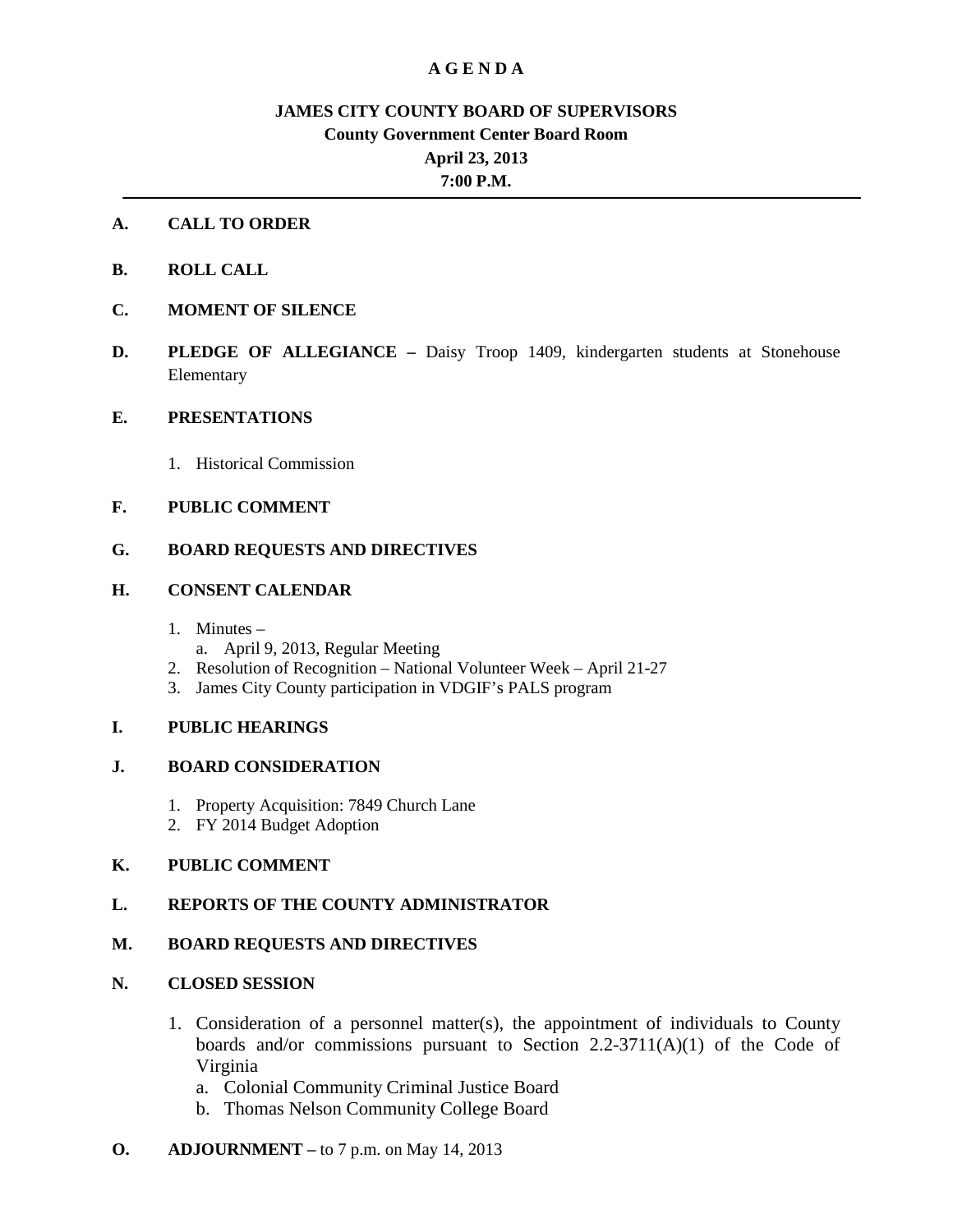# **AT A REGULAR MEETING OF THE BOARD OF SUPERVISORS OF THE COUNTY OF JAMES CITY, VIRGINIA, HELD ON THE 9TH DAY OF APRIL 2013, AT 7:00 P.M. IN THE COUNTY GOVERNMENT CENTER BOARD ROOM, 101 MOUNTS BAY ROAD, JAMES CITY COUNTY, VIRGINIA.**

# **A. CALL TO ORDER**

## **B. ROLL CALL**

 John J. McGlennon, Chairman, Roberts District Mary K. Jones, Vice Chairman, Berkeley District James G. Kennedy, Stonehouse District James O. Icenhour, Jr., Jamestown District M. Anderson Bradshaw, Powhatan District

 Robert C. Middaugh, County Administrator Lola R. Perkins, Assistant County Attorney

## **C. MOMENT OF SILENCE**

**D. PLEDGE OF ALLEGIANCE –** Cameron Garrett, a freshman at Warhill High School, led the Board and citizens in the Pledge of Alliance.

## **E. PRESENTATIONS** - None

## **F. PUBLIC COMMENT**

 1. Mr. Grover Lewis, 4305 Oak Tree Lane, addressed the Board in regard to the road surfaces in Powhatan Secondary. He stated that he was happy to report that the roads have been repaired after the County intervened.

 2. Mr. Randy O'Neill, 109 Sheffield Road, addressed the Board in regard to the lack of promotion of County business at County parks and fields. He also stated that there needs to be more fitness equipment readily available to children at County parks.

 3. Ms. Caroline Baker, 6290 Old Mooretown Road, representing the Community Action Agency (CAA), thanked the Board for appointing new members in the last few months. She thanked the Board for keeping the CAA in the budget, allowing the CAA to help citizens in the community.

 4. Ms. Linda Wallace-Cody, Friendship Lane, representing the CAA, thanked the Board for its continued support of the Agency. She stated that important programs are able to continue, due to the Board's support.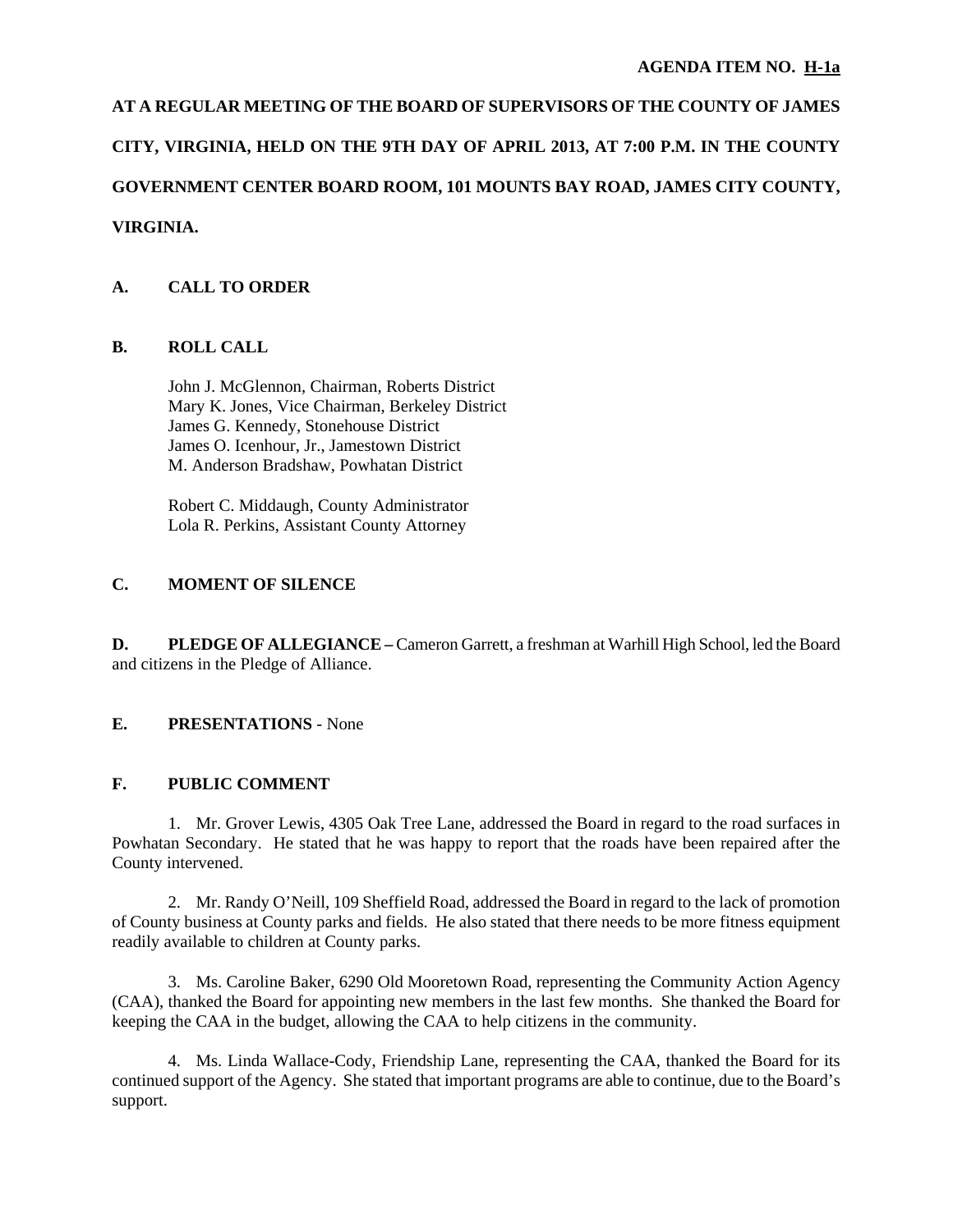5. Ms. Betty Walker, 101 Locust Place, addressed the Board in regard to 2nd Amendment rights and the duties and responsibilities of the Office of the Sheriff.

 6. Mr. William Moyer, 268 Peach Street, addressed the Board as a representative of the James City County Citizens Coalition (J4C) in regard to the extension of the bond authority. He urged the Board to approve the resolution and to continue the greenspace efforts.

 7. Mr. Joseph Swanenburg, 3026 The Point Drive, addressed the Board stating that 51 percent of the land in the County is controlled by one governmental agency or another. He stated that the economy is different than 2007 and urged the Board to not approve the resolution to extend the bond authority.

 8. Ms. Sue Sadler, 9929 Mountain Berry Court, addressed the Board asking why the extension of the bond authority has not been put on the ballot for the voters to decide. She stated that the County owns enough land and the voters should not have to pay for these Purchase of Development Rights (PDR) and greenspace programs.

 9. Ms. Marjorie Ponziani, 4852 Bristol Circle, addressed the Board in opposition to extending the bond authority. She stated that the County already owns enough land in the County.

 10. Mr. Chris Henderson, 101 Keystone, addressed the Board requesting that the extension of the bond authority be deferred until it can be advertised and subject to a public hearing. He stated that the Board should give the voters the opportunity to address the matter and give their opinion.

 11. Ms. Landra Skelly, 6572 Wiltshire Road, addressed the Board in regard to greenspace and open space programs and in opposition to the extension of the bond authority.

 12. Mr. Keith Sadler, 9929 Mountain Berry Court, addressed the Board in regard to Sheriff Deeds' statement being reinstated to the County's website and in support of the 2nd Amendment.

 13. Mr. Ed Oyer, 139 Indian Circle, addressed the Board recognizing the loss of Mr. Bill Beck and Mr. Ray Basley.

## **G. BOARD REQUESTS AND DIRECTIVES** - None

#### **H. CONSENT CALENDAR**

Mr. Bradshaw made a motion to approve the Consent Calendar.

 On a roll call vote, the vote was: AYE: Mr. Icenhour, Mr. Bradshaw, Mr. Kennedy, Ms. Jones, Mr. McGlennon (5). NAY: (0).

#### 1. Minutes –

a. March 26, 2013, Regular Meeting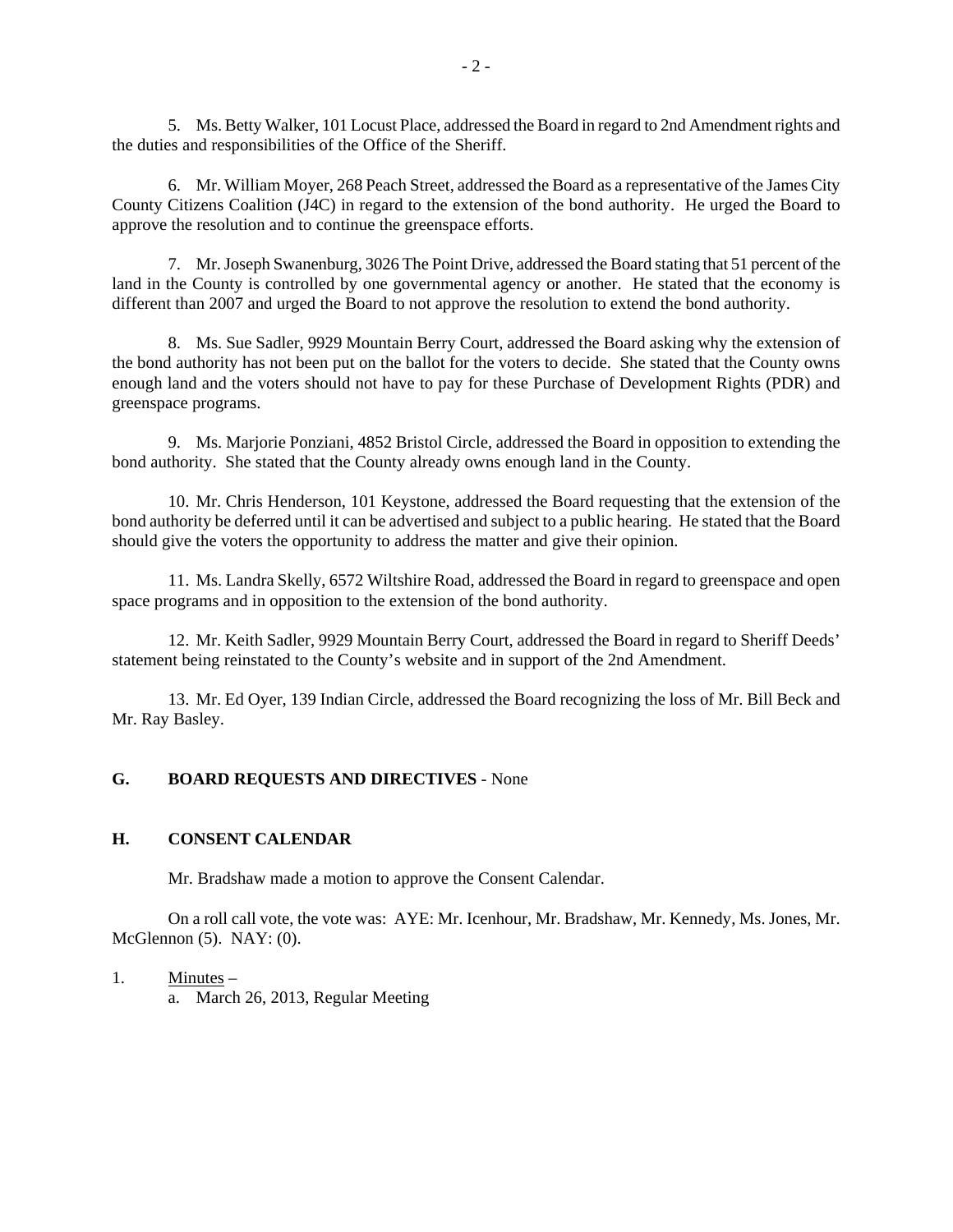#### **I. PUBLIC HEARINGS**

#### 1. FY 2014 Budget – Joint Hearing with James City Service Authority (JCSA)

 Mr. McGlennon stated that the James City Service Authority (JCSA) would be called to order at this time for the purpose of the joint public hearing on the FY 2014 Budget.

 Ms. Sue Mellen, Assistant Director of Financial and Management Services, addressed the Board giving a summary of the proposed FY 2014 County Budget. She stated that no action is required by the Board this evening. She stated that the Board is scheduled to have Budget Work Sessions on April 17 and 23 at 4 p.m.

As there were no Board questions for staff, Mr. McGlennon opened the Public Hearing.

 1. Ms. Sue Sadler, 9929 Mountain Berry Court, addressed the Board asking where the list of memberships and fees is that shows where the money is going. She also asked why there is an increase in the Planning budget and why another planner is needed for the upcoming Comprehensive Plan review.

 2. Mr. Chris Henderson, 101 Keystone, addressed the Board stating that the County is projecting no increase in debt, yet the Board is deciding tonight on extending the bond authority. He asked what impact the bond borrowing will have on the budget.

 3. Mr. Ed Oyer, 139 Indian Circle, addressed the Board stating that the debt load and debt service must be reduced. He stated that the real estate assessments have gone down and should be looked at.

As there were no more public comments, Mr. McGlennon closed the Public Hearing.

The Board chose to hold any discussion of the Budget until its next Budget Work Session.

#### 2. Case No. SUP 0001-2013. Carolina Furniture

 Mr. Jose Ribeiro, Planner II, addressed the Board giving a summary of the staff report included in the Agenda Packet.

 Mr. Icenhour stated that the building is located in an area with a Neighborhood Commercial designation under the Comprehensive Plan. He stated that the Neighborhood Commercial designation has a limitation of 40,000 square feet. He questioned what the total square footage would be of the two proposed buildings once the parcels were combined.

 Mr. Ribeiro stated that when the parcels and the proposed buildings are combined, they will be in excess of 40,000 square feet.

Mr. Icenhour asked what the total square footage will be.

 Mr. Ribeiro stated that according to the site plan, the square footage will be approximately 50,000 square feet.

 Mr. Icenhour asked how an Administrative Approval was made for the parcel in the back that would take the square footage over 50,000 square feet.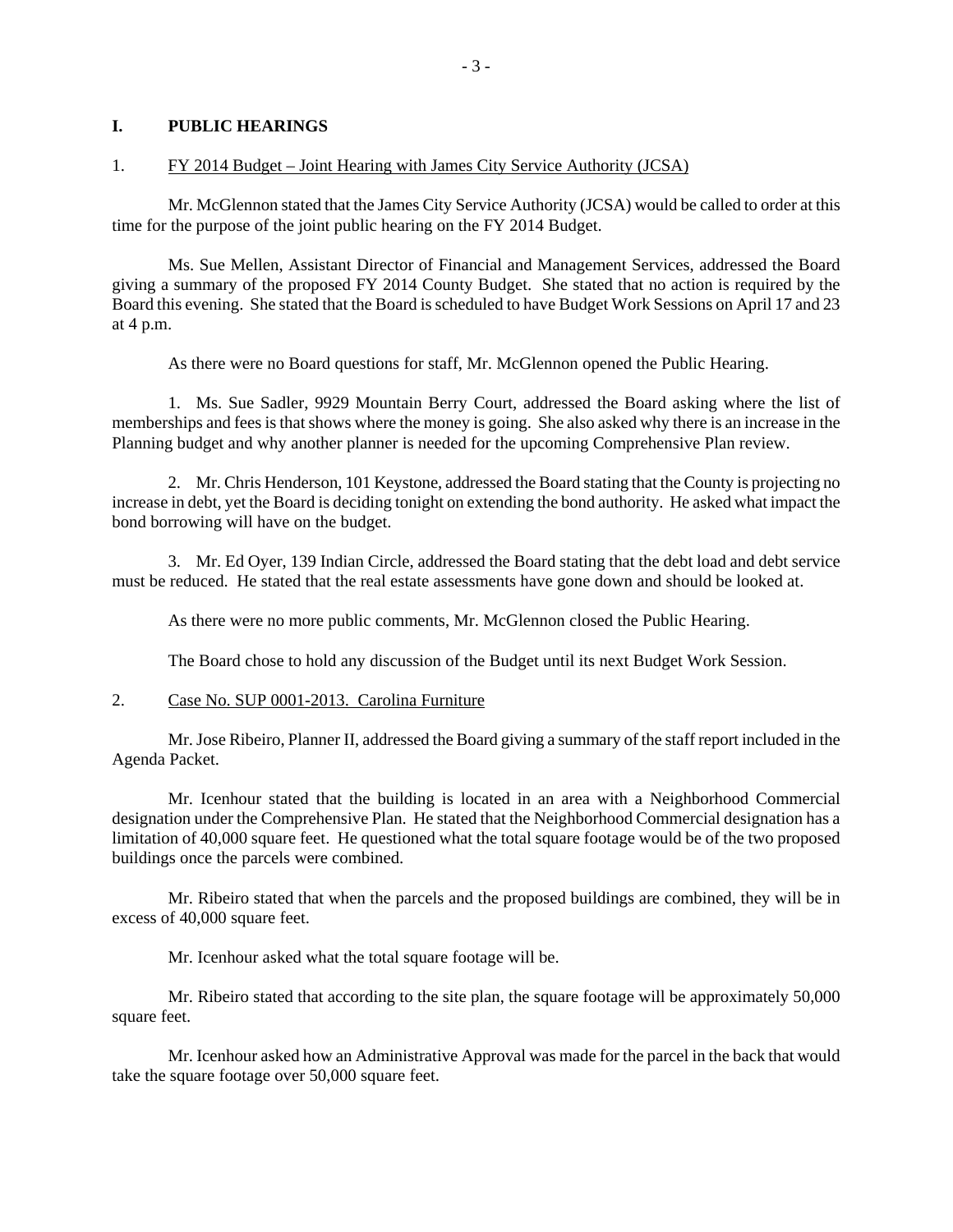Mr. Ribeiro stated that the initial plan was subject to a Department of Conservation and Recreation (DCR) review and approval.

 Mr. Icenhour stated that there is a disconnection between what is allowed under the Comprehensive Plan and what the DCR can administratively approve. He stated that he understands that the parcels and buildings already existed and this case is just combining them, but this situation is something that needs to be considered.

 Mr. Ribeiro stated that the parcels are being combined to resolve a non-conforming issue. He stated that staff feels the architecture of the building makes the buildings appear not as large as it actually is.

 Mr. Icenhour asked Mr. Allen Murphy, Director of Development Management, if he had any input on how this situation occurred.

 Mr. Murphy stated that the square footage thresholds for the commercial designations in the Comprehensive Plan are suggestive and it did not recognize preexisting zoned commercial buildings. He stated that the parcel in the back is zoned for commercial use, is a by-right use, and was approved administratively.

As there were no more Board questions for staff, Mr. McGlennon opened the Public Hearing.

As no one wished to speak to the case, Mr. McGlennon closed the Public Hearing.

Ms. Jones made a motion to approve the revised resolution provided to the Board.

 On a roll call vote, the vote was: AYE: Mr. Icenhour, Mr. Bradshaw, Mr. Kennedy, Ms. Jones, Mr. McGlennon (5). NAY: (0).

#### **R E S O L U T I O N**

#### CASE NO. SUP-0001-2013. CAROLINA FURNITURE

- WHEREAS, the Board of Supervisors of James City County has adopted by ordinance specific land uses that shall be subjected to a Special Use Permit (the "SUP") process; and
- WHEREAS, Mr. Joseph H. Steele, II, has applied for an SUP to allow for the construction of an up to 5,000square-foot retail addition to an existing building and other minor improvements; and
- WHEREAS, if approved, this SUP application will bring the existing furniture showroom/retail structures into conformance with the current commercial SUP regulations; and
- WHEREAS, the proposed development is shown on a plan titled "Master Plan Carolina Furniture" and dated January 11, 2013, and revised March 21, 2103; and
- WHEREAS, the properties are located at 5431 and 5425 Richmond Road and can be further identified as James City County Real Estate Tax Map Parcel Nos. 3330100016 and 3330100019; and
- WHEREAS, the Planning Commission following its public hearing on February 6, 2013, voted 7-0 to recommend approval of this application; and
- WHEREAS, the Planning Commission, following its public hearing on April 3, 2013, voted 3-0-1 to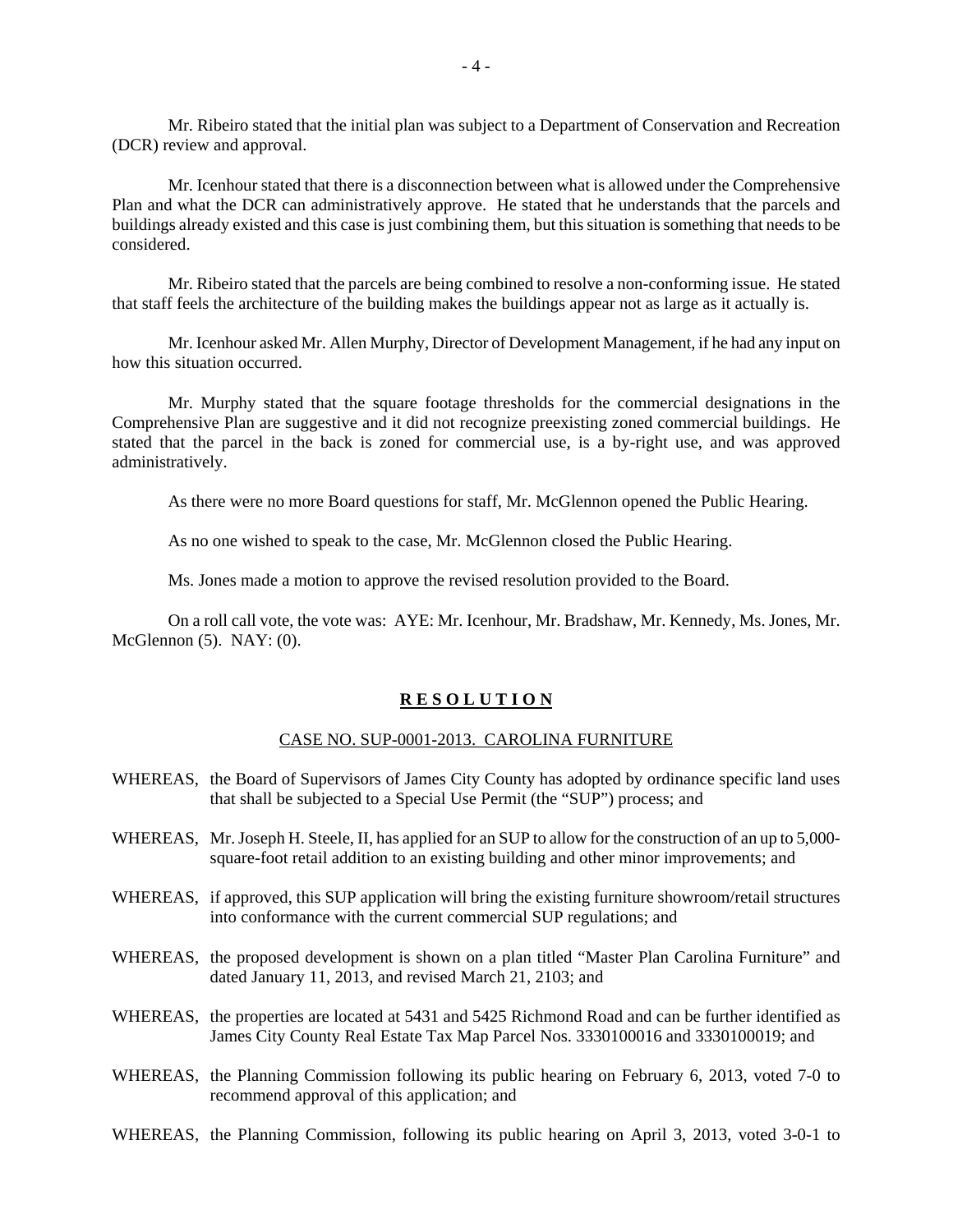recommend approval of this application; and

- WHEREAS, the Board of Supervisors of James City County, Virginia, finds this use to be consistent with the 2009 Comprehensive Plan Use Map designation for this site.
- NOW, THEREFORE, BE IT RESOLVED that the Board of Supervisors of James City County, Virginia, does hereby approve the issuance of SUP-0001-2013 as described herein with the following conditions:
	- 1. Master Plan. This SUP shall be valid for the proposed development approved as part of James City County Site Plan SP-0146-2006, existing buildings and accessory structures, the addition of a showroom up to 5,000 square feet and other minor improvements on properties located at 5425 and 5431 Richmond Road and further identified as James City County Real Estate Tax Map Parcel Nos. 3330100019 and 3330100016 respectively (together, the "Properties"). Development of the Properties shall be generally in accordance with the Master Plan entitled "Master Plan Carolina Furniture" prepared by Bowman Consulting dated January 11, 2013 (the "Master Plan") and revised March 21, 2013, with such minor changes as the Planning Director, or his designee, determines does not change the basic concept or character of the development. In the event the Planning Director finds that the proposed change alters the basic concept or character of the development the applicant may appeal the Planning Director's determination to the Development Review Committee.
	- 2. Boundary Line Extinguishment. Prior to final site plan approval, a plat showing the extinguishment of the common property line between the Properties located at 5425 and 5431 Richmond Road must be submitted and approved by the County.
	- 3. Shared Parking Agreement. Prior to final site plan approval, a shared parking agreement between the Carolina Furniture property and adjacent parcel identified as James City County Real Estate Tax Map Parcel No. 3330100017 (the "Moose Lodge") must be submitted for the review and approval by the Planning Director or his designee.
	- 4. Architectural Elevations. Prior to final site plan approval, the Planning Director or his designee shall review and approve a final building elevation and architectural design, including colors and materials for the proposed addition. The proposed addition shall be reasonably consistent, as determined by the Planning Director or his designee, with the architectural elevations date stamped March 12, 2013, and kept in the application file.
	- 5. Water Conservation Agreement. The Owner(s) shall be responsible for developing and enforcing water conservation standards for the Properties to be submitted and approved by the James City Service Authority prior to final site plan approval. The standards shall include, but shall not be limited to such water conservation measures as limitations on the installation and use of irrigation systems and irrigation wells, the use of approved landscaping materials including the use of drought resistant native and other adopted low water use landscaping materials and warm season turf where appropriate, and the use of water conserving fixtures and appliances to promote water conservation and minimize the use of public water resources.
	- 6. Lighting. All new exterior light fixtures, including building lighting, on the Properties shall have recessed fixtures with no lens, bulb, or globe extending below the casing. In addition, a lighting plan shall be submitted to and approved by the Planning Director or his designee which indicates no glare outside the property lines unless otherwise approved by the Planning Director or his designee. All light poles shall not exceed 20 feet in height unless otherwise approved by the Planning Director or his designee prior to final site plan approval. "Glare" shall be defined as more than 0.1 foot-candle at the boundary of the Properties or any direct view of the lighting source from the adjoining properties.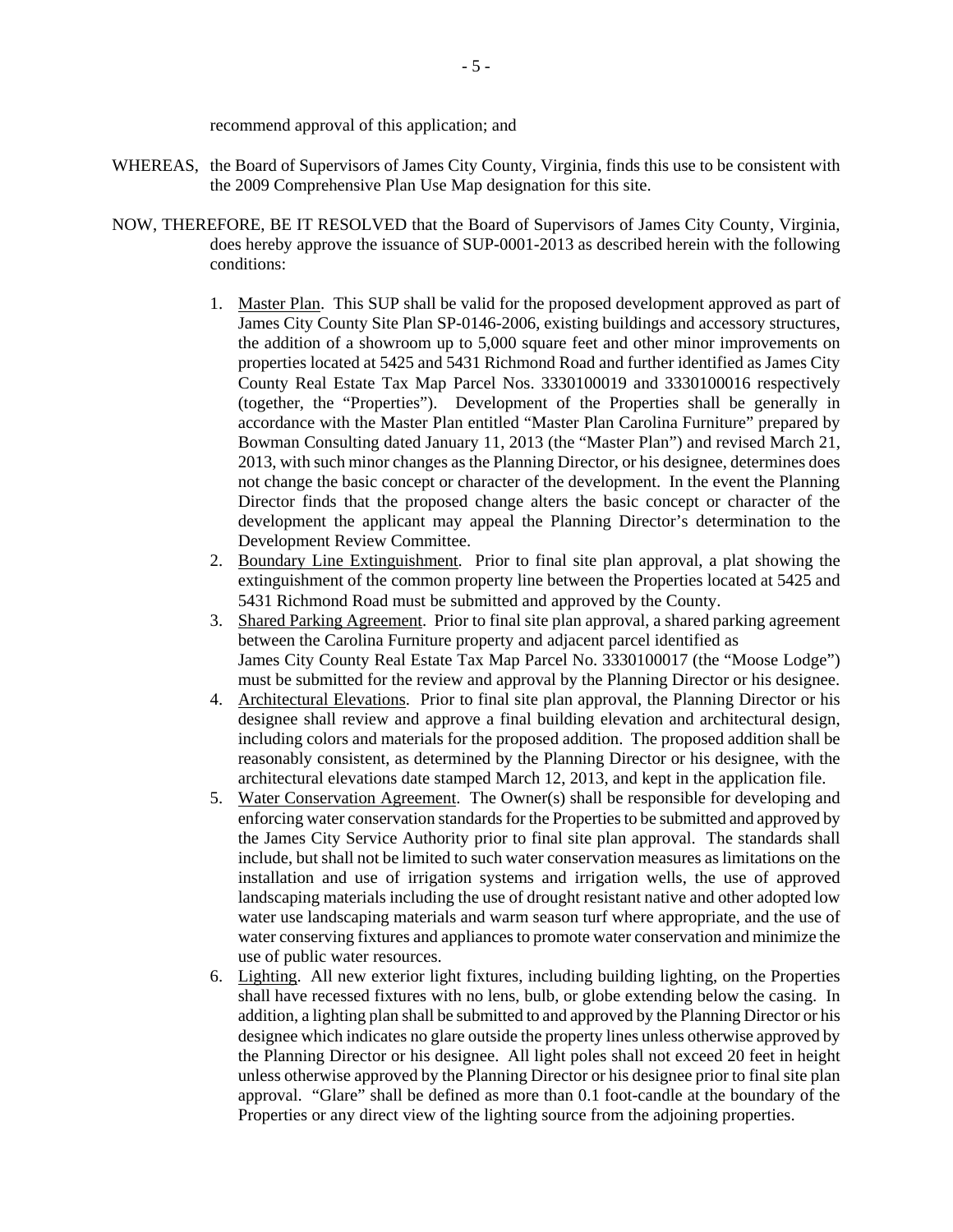- 7. Signs. All new signs and new sign locations shall be reviewed and approved by the Planning Director or his designee prior to final site plan approval.
- 8. Commencement of Construction. If construction has not commenced on this project within 24 months from the issuance of an SUP, the SUP shall become void.
- 9. Severance Clause. This SUP is not severable. Invalidation of any word, phrase, clause, sentence, or paragraph shall invalidate the remainder.

#### 3. Case No. ZO-0004-2013. Pawn Shops and Payday/Title Loan Establishments

 Mr. Jason Purse, Zoning Administrator, addressed the Board giving a summary of the staff report included in the Agenda Packet.

As there were no Board questions for staff, Mr. McGlennon opened the Public Hearing.

 1. Mr. Richard Bradshaw, County Commissioner of the Revenue, addressed the Board giving a summary of the requirements necessary for a pawn broker to obtain a business license in the County.

 2. Mr. Chris Henderson, 101 Keystone, addressed the Board stating that relegating these businesses to M1 or M2 locations effectively keeps these businesses from desiring to locate in the County.

 3. Ms. Landra Skelly, 6852 Wiltshire Road, addressed the Board in favor of allowing these businesses to locate in the County.

 4. Mr. Harry Izland, 112 Pierce's Court, addressed the Board stating that regulations need to be put into place on interest rates allowed and regulations to address stolen merchandise.

As no one else wished to speak, Mr. McGlennon closed the Public Hearing.

 Mr. Icenhour stated that he wanted to clarify the role of the Board in this case regarding these types of establishments. He stated that his understanding is that the Board does not have the right to ban these establishments from coming into the County.

Ms. Lola Perkins, Assistant County Attorney, stated that was correct.

 Mr. Icenhour stated similarly, the Board does not have the right to regulate interest rates or business practices.

Ms. Perkins stated that was correct.

 Mr. Icenhour stated that the role of the Board is to make a land use decision. He stated staff has determined that under the Comprehensive Plan, the M1 and M2 designated areas to be the most suitable places for these businesses to be located.

Ms. Perkins stated that was correct.

 Mr. Bradshaw stated that if the Board did not adopt this ordinance, these businesses could go into any zoned area.

 Ms. Perkins stated that yes, they could go into any zoned area where the business would be in accordance with the zoned use. She stated that currently the County ordinances do not speak to these types of businesses specifically, so staff would have to look to areas with similarly situated businesses.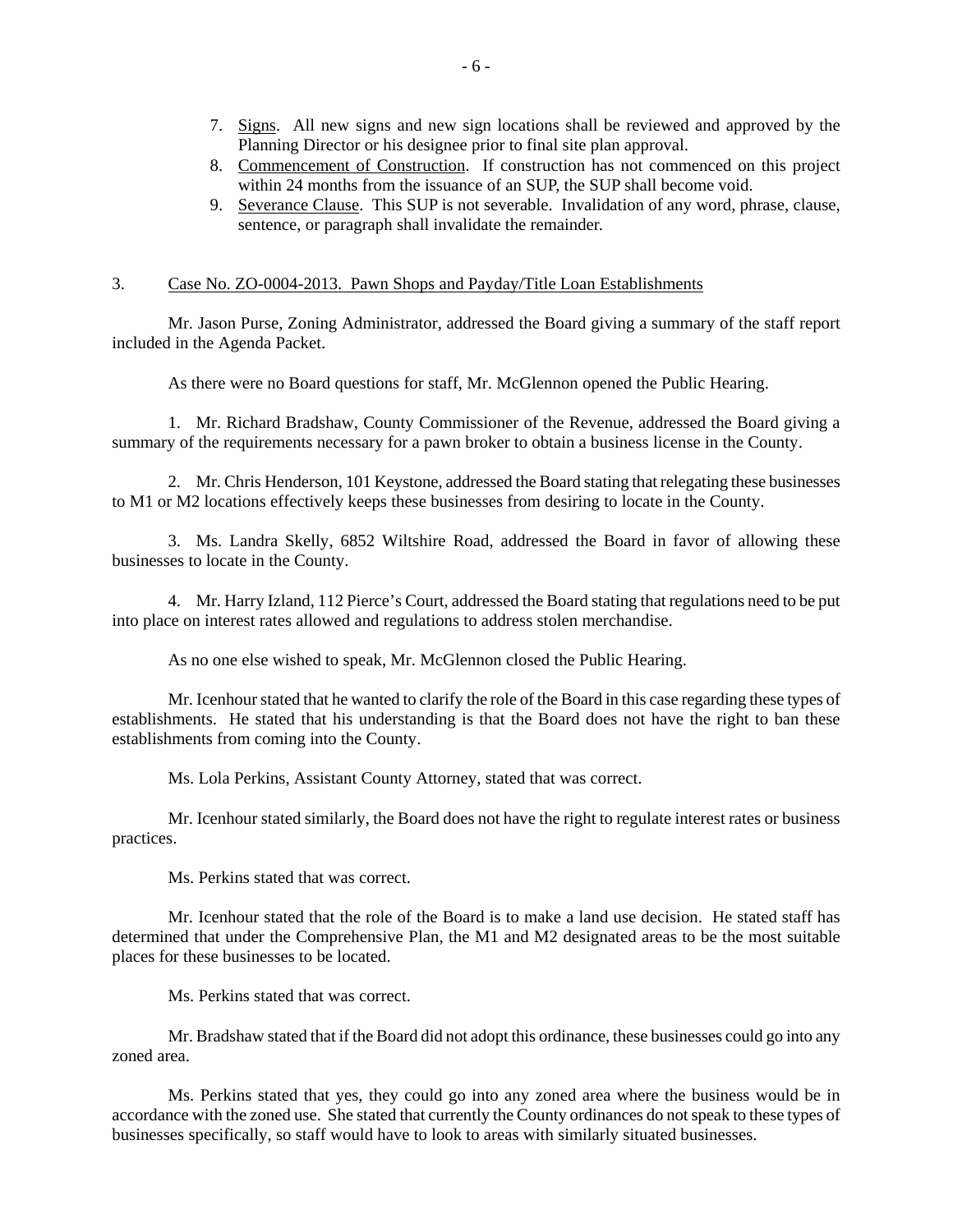Mr. McGlennon stated that zoning areas allowing banks or other kinds of service areas would be areas where these businesses would have to be allowed.

Ms. Perkins stated that was correct.

Mr. Icenhour made a motion to approve the ordinance included in the Agenda Packet.

 On a roll call vote, the vote was: AYE: Mr. Icenhour, Mr. Bradshaw, Mr. Kennedy, Ms. Jones, Mr. McGlennon (5). NAY: (0).

4. Case No. Case No. ZO-0001-2013. Professional Landscape Assessment Team (PLAT) Amendments to Chapter 24, Division 4, Landscaping and Creation of an Enhanced Landscaping Policy. Case Nos. ZO-0002-2013 and ZO-0003-2013. Amendments to Chapter 24, Division 16, Public Lands District and Chapter 24, Division 17, Economic Opportunity District

 Mr. Scott Whyte, Landscape Planner, addressed the Board giving a summary of the staff report included in the Agenda Packet.

 Mr. McGlennon stated that he understands the purpose of the Landscape Policy to be the screening of development and the preservation of the natural environment. He stated that it is a means of minimizing the environmental impacts of development. He questioned if this would still be maintained under the new policy.

 Mr. Whyte stated that was correct. He stated that the changes and flexibility to the ordinances are designed to address site constraints and differences in topography of different sites.

 Mr. Kennedy stated that the ordinance addresses some concerns from the past about over-planting, due to requirements.

 Mr. Whyte stated that was correct. He stated that the policy allows for the substitution of quality over quantity.

 Mr. Kennedy asked Mr. Whyte to name the members of the Professional Landscape Assessment Team (PLAT), so that the Board could recognize and thank them for their efforts.

 Mr. Whyte stated that the PLAT members were Mr. Chris Basic, Mr. James Peters, Ms. Peggy Krapf, Mr. Gordon Chappell, and Mr. Phillip Merritt.

 Mr. Bradshaw asked if this was the first time that there has been the option to use public artwork in lieu of plantings for landscaping.

 Mr. Whyte stated yes. He stated that in the past there have been instances of ornamental fencing allowed in place of plantings in legislative cases.

As there were no more Board questions for staff, Mr. McGlennon opened the Public Hearing.

As no one wished to speak to the case, Mr. McGlennon closed the Public Hearing.

 Mr. Kennedy made a motion to approve the ordinances and resolution as amended and provided to the Board this evening.

On a roll call vote, the vote was: AYE: Mr. Icenhour, Mr. Bradshaw, Mr. Kennedy, Ms. Jones, Mr.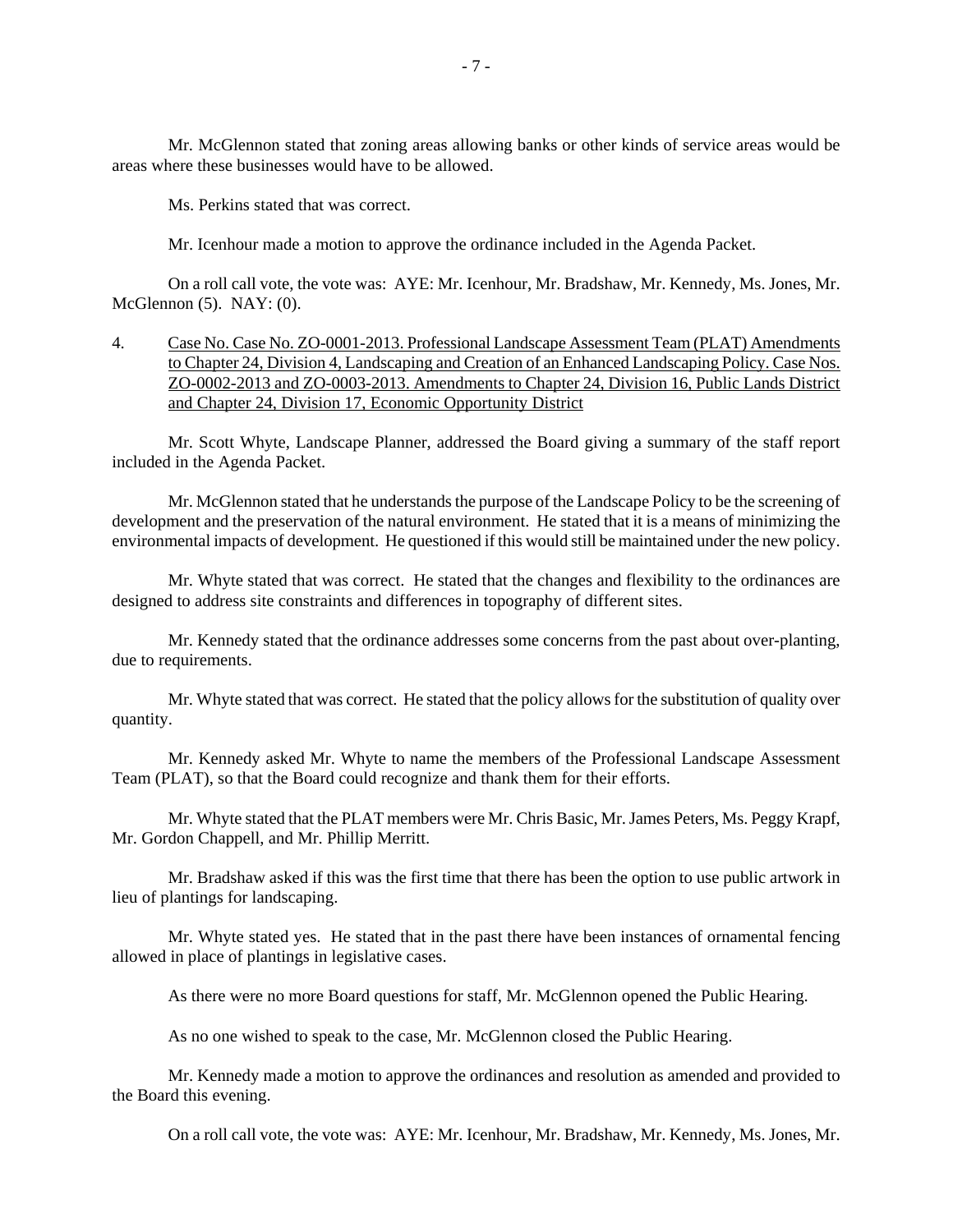McGlennon  $(5)$ . NAY:  $(0)$ .

#### **J. BOARD CONSIDERATION**

1. Approval of Proposed Financing for Virginia United Methodist Homes of Williamsburg, Inc., through the James City County Economic Development Authority (EDA)

 Mr. Russell Seymour, Director of Economic Development, addressed the Board giving a summary of the memorandum included in the Agenda Packet.

Ms. Jones asked what the overall bonding authority is for the EDA.

Mr. Seymour stated that the limit for bank-qualified is \$10 million.

Mr. Middaugh stated that as far as a cap goes, he does not believe that there is a statutory maximum.

 Ms. Jones stated it is case-by-case, meaning it depends on how many other cases have received bonds.

Mr. Middaugh stated they could continue to issue more.

Ms. Jones said that the number of bonds already issued would be taken into consideration.

 Mr. Middaugh stated that they could, but they do not need to. He said, as Mr. Seymour stated, there is no liability to the EDA or the County, so there is no reason to impose that limit. He stated that it is a function of the Noteholder whether or not it is a weak issuance.

 Ms. Jones asked that if there are several cases where bonds have been issued and those loan holders have failed to pay back their bonds. She stated that at some point it is going to reflect back on the locality and the EDA.

 Ms. Lisa Williams, Bond Counsel for the County, from McGuire Woods, stated that unlike localities, an EDA does not have a debt limit and they serve as a conduit entity. She stated that the only limitation that an EDA will run into is bank qualification, which is done by looking at the locality, EDA, and any other subsidiaries that issue on behalf of the locality. She stated that because the EDA serves as a conduit issuer it does not have any responsibilities for the debt and it does not reflect on the EDA or the locality if that borrower cannot repay their debt. There is no impact on the EDA or the County's credit rating.

 Mr. Kennedy asked if the EDA has ever had this issue where they have issued bonds that could not be repaid by the borrower and needed to be refinanced and renegotiated their debt.

 Ms. Williams stated that not to her knowledge, but it has happened in other localities with other EDAs.

 Mr. Kennedy stated that his concern is whether there any assurances that this will not happen again with this borrower and this development.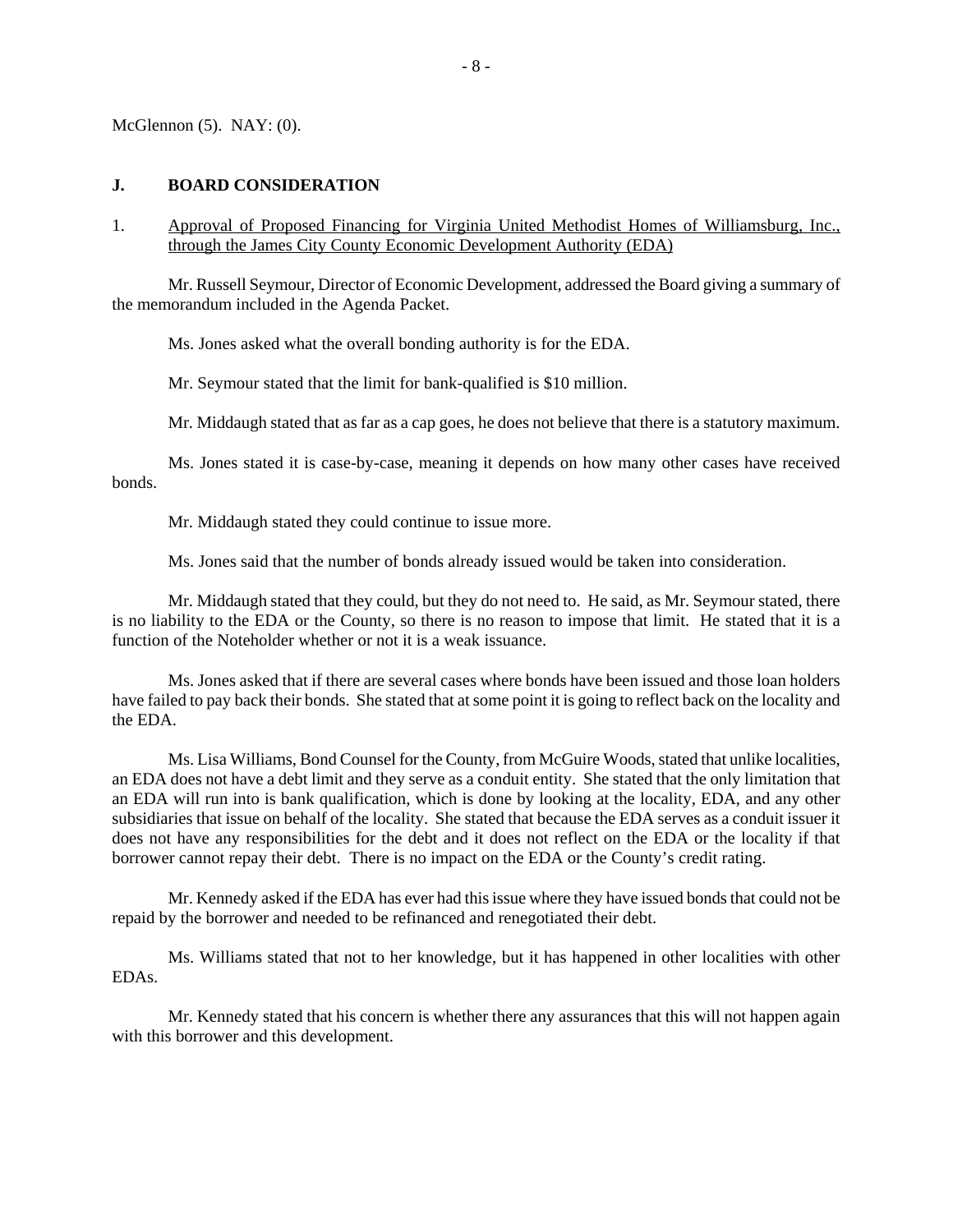Ms. Williams stated that there are no assurances that the plan in place will be 100 percent successful. She stated that with her tonight is Mr. Chris Henderson, CEO of Virginia United Methodist Homes of Williamsburg, and Mr. Robert Westerman, from Hirschler Fleischer, an attorney for the borrower on the bankruptcy side and that they are willing to answer any questions as well. She stated that the team of attorneys and financial advisors believe that the plan that has been put into place will allow the borrower to be successful.

Mr. Kennedy asked if the total amount of debt being written off is in excess of \$16 million.

 Mr. Henderson stated that including the initial equity contribution that was put in by United Methodist Homes, the total is approaching \$38 million.

 Mr. Kennedy asked who is paying that debt off. He asked if that goes to bank fees and will be passed along to the public at some point.

 Mr. Henderson stated no, it will not. It is being forgiven by the loan-issuer and the parent corporation, United Methodist Homes.

 Mr. Kennedy stated that in 2001 he voted against this project for multiple reasons, one of them being the funding mechanism. The other reason being that it was a gated community within New Town and it was detached from New Town, which began the spreading out of New Town, taking it away from being a walking community to more of a town. He stated that his concern now is that when people look at James City County, there is a failure here, one that has not happened before. He stated that the perception will be that James City County is not a successful place for businesses. He stated that he continues to have concerns over this project.

 Mr. Henderson stated that he understands the concern. He stated that WindsorMeade opened in 2008 and unfortunately many retirement homes nationally that opened about the same time are having similar issues. He stated that WindsorMeade is at 80 percent occupancy. He said that the company has promised the residents that the obligations set forth in the residency agreements, including the refund obligation, are going to be honored 100 percent. He stated that the success and failure of retirement communities is tied very closely to the housing market. However, since the filing of the Chapter 11 Bankruptcy on March 1, 2013, WindsorMeade has sold five new residencies and that is due to the residents believing in the product and the plan of reorganization.

Mr. Kennedy asked how the sale prices have been affected since 2008.

 Mr. Henderson stated that Windsor Meade is not selling real estate, but a lifestyle, continuing care, and a refund obligation. He stated that they have reduced entrance fees, due to the decline in the housing market. He stated that the refund obligation is being upheld for the percentage amount that the resident paid when they moved in, not the reduced percentage due to the decline in the market.

 Ms. Jones stated that in the staff report the amount listed is not to exceed \$50 million. She stated that it was said earlier that \$38 million was being forgiven, so how did it get to \$50 million as needed to revitalize the project.

 Ms. Williams stated that there will be four pieces to the debt restructuring. Three of those pieces will go to exchange the existing bonds and is a large portion of the amount. She stated that then there is a fourth piece, of about \$2 million that will be used to pay fees and provide some working capital.

Mr. Kennedy asked if all of the proffer obligations from the original proposal in 2001 had been met.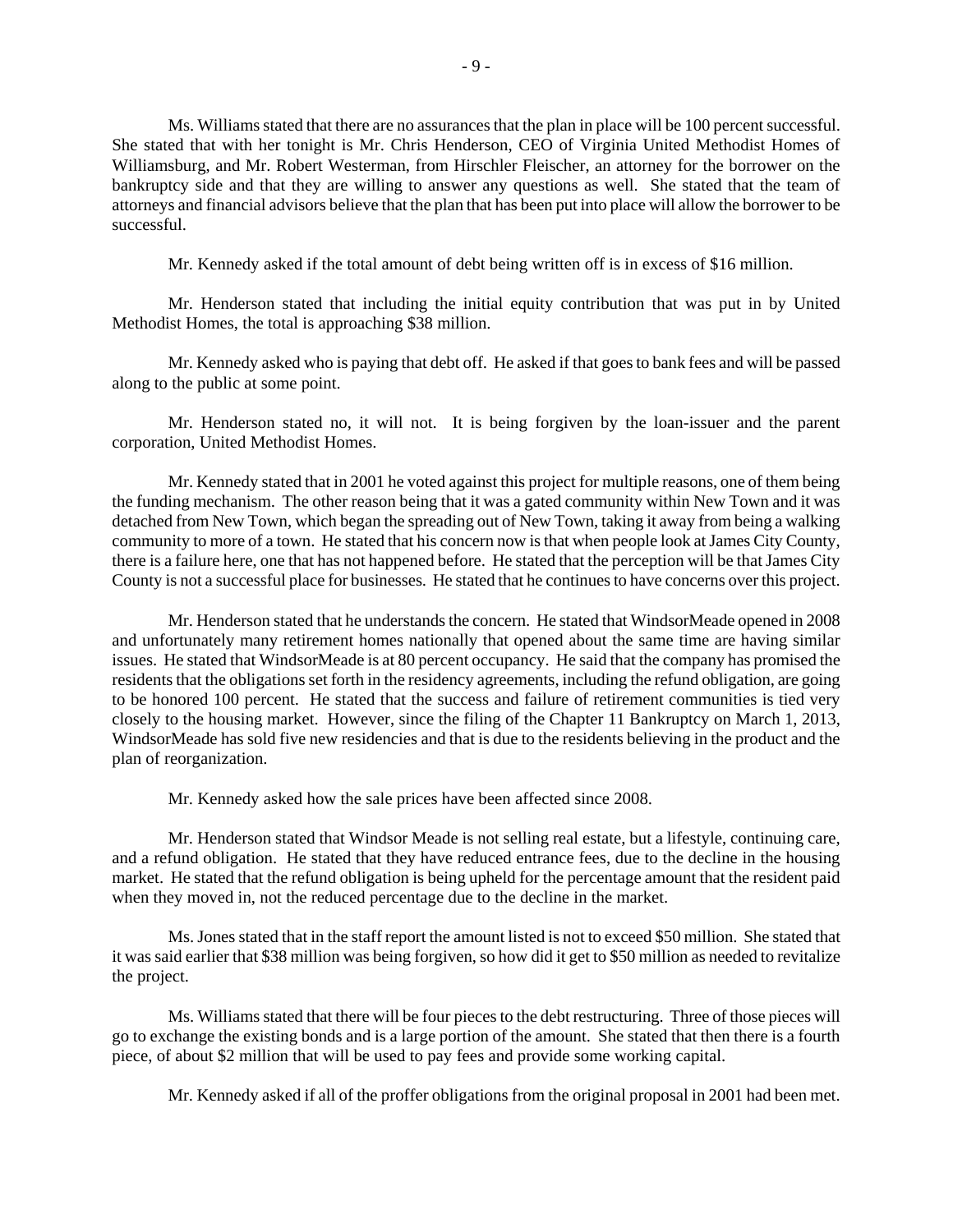Mr. Allen Murphy, Director of Development Management, stated yes, to the best of staff's knowledge that is correct.

 Mr. Icenhour asked what happens to the community, what happens to the residents if the Board does not approve this proposal.

 Ms. Williams stated that they would have to go to the bankruptcy court and explain that the locality does not want to go through with assisting the debt restructuring. She stated that they would have to figure out another way to restructure the debt.

 Mr. Icenhour stated that he assumes that the reason they are pursuing this course of action is because it is the best course for the company, for the residents, and for everyone else involved.

Ms. Williams stated that was correct.

 Mr. Henderson stated that it is what is in the best interest of the residents. He stated that the guiding force has been that the residents are fully protected and that the refund obligations be fully honored. He stated that this restructuring allows them to do that.

 Mr. Icenhour stated that he appreciates that and after speaking to several of the WindsorMeade residents, that stance has given them a great deal of comfort in this situation. He commended them for their efforts on behalf of the residents.

Mr. Kennedy asked when they became aware of the situation.

 Mr. Henderson said that the primary driver was that their Letter of Credit from Bank of America was not going to be extended beyond December 31, 2013. He stated that they received that notification from Bank of America in September of 2012 and at that point they began the process of hiring financial advisors and attorneys to assist with developing a restructuring plan. He stated that obviously that notification from Bank of America came after the development was proposed and approved.

 Mr. McGlennon asked if Mr. Seymour and Ms. Williams could explain their reasoning that this is the best course of action for the County to take.

 Ms. Williams stated that the County has an interest in assisting businesses to be successful when and if the County is able. She stated that the EDA held a public hearing in March, there have been numerous discussions with the County Attorney, the Economic Development Director, and the EDA so that everyone would know what was involved in this process and with the restructuring.

 Mr. McGlennon stated that he believes everyone understands the value of allowing United Methodist Homes of Williamsburg to restructure their debt to satisfy their obligations. He asked that in comparison with other restructuring cases, how likely is success.

 Ms. Williams stated that they have worked extensively with the loan holders to make sure that the restructure in place will be successful. She stated there have been a lot of negotiations to make sure that the borrower is not taking on more than they can handle and that they will be successful.

Mr. Icenhour made a motion to approve the amended resolution provided to the Board this evening.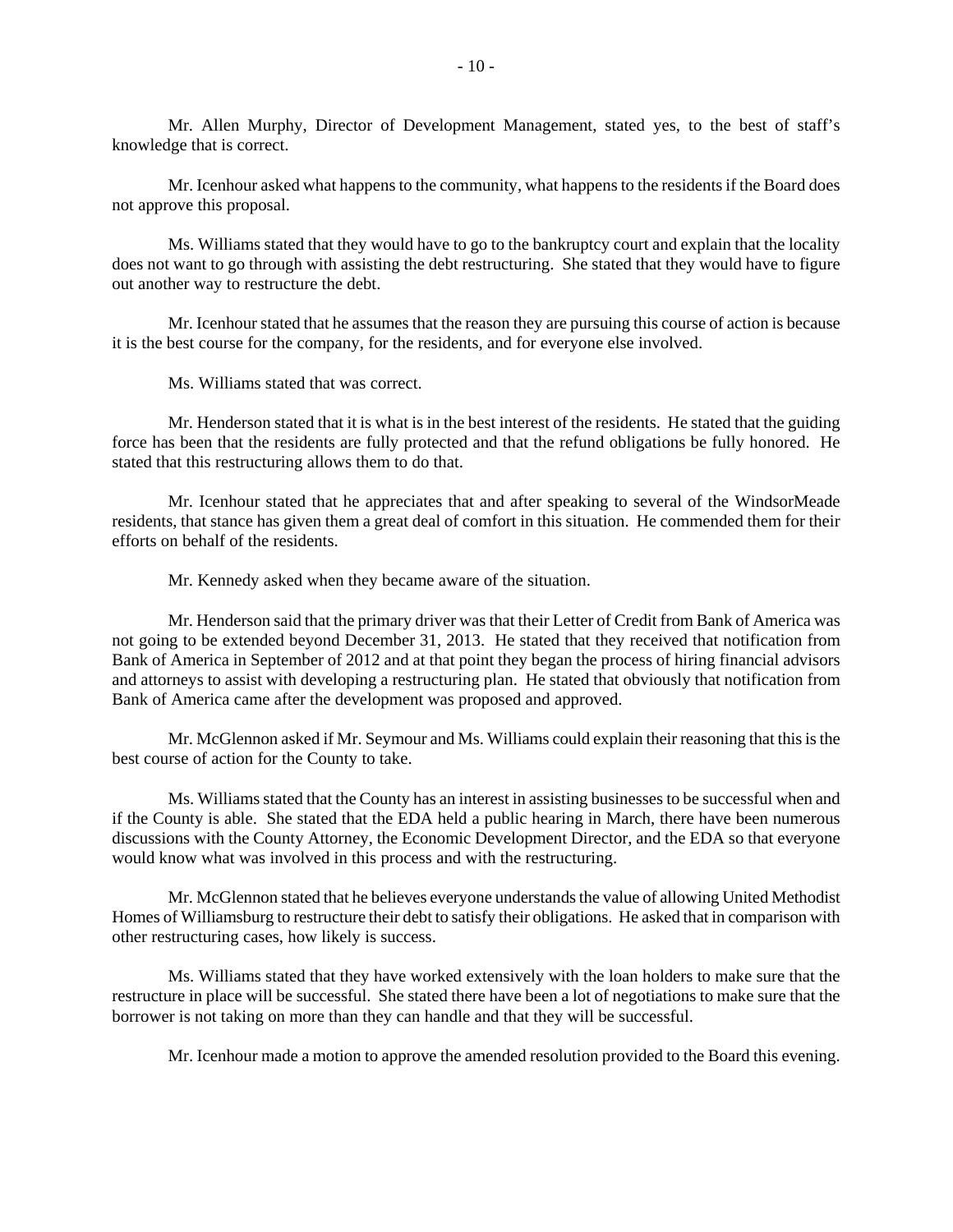Mr. Bradshaw stated that he is concerned about the perception as well, but more so because what would the perception be if the Board did not approve this. He stated that if the County failed to help a corporate citizen that is providing housing for citizens, what would that say to other businesses that wanted to come into the County to do business. He stated that he believes that would be a perception that would damage the County in the long run.

 Mr. Kennedy stated his concern is over the perception of the failure, but that he raised this issue in 2001. He stated that in essence this is a bailout. He stated that his dilemma is should he vote for something now that he voted against in 2001, for the very reason he voted against it in 2001. He stated that he understands the concern over the residents and he is not discounting that. However, an individual that is losing their home due to these economic times, the County is not bailing them out. He stated that he was opposed to this in 2001, one of the reasons being the funding, and he is conflicted about his decision tonight.

 Mr. Bradshaw stated that he understands his dilemma; however, he would be concerned continuing to vote against a project every time it comes back to the Board that would further solidify its failure. He stated that once a decision has been made on a project, the future decisions become a different priority. He stated that Mr. Kennedy's decision in 2001 should not be a factor in the decision tonight.

 Mr. Icenhour stated that he agrees with Mr. Bradshaw. He stated that the Board is dealing with the difference between what is proposed and what exists. He stated that he probably would have voted against the rezoning of what is now New Town, and Colonial Heritage; however, they exist now and there are residents there that are part of our community. He stated that once the decision was made, the Board then has an obligation to the citizens to help it succeed.

Mr. Kennedy asked if it is being said that this is the only definitive source of funding.

 Mr. Icenhour said that it was clearly stated that if the Board does not approve this, then they will have to go back and find an alternative. He stated that it is not their preferred method, and probably will not be as effective, and may not have the same chance of success. He stated that this plan seems to be the best for the company and the residents for a successful outcome.

 Ms. Jones stated everyone can agree that everyone cares about the citizens involved and there should be no argument over that. She stated that she would not be supporting this proposal tonight. She stated that she does not feel comfortable with endorsing this plan. She stated that she is sorry for the challenges that the company is going through, like so many other businesses. She stated that James City County would be allowing its name to be put beside the borrowing of \$50 million. She stated that even though it is a pass through, and the County is not obligated, it is still the County name on the line and the name of every citizen. She stated that her preference is that they seek other alternatives for funding and restructuring.

 Mr. Kennedy stated that he understands that Bank of America pulled the Letter of Credit back in the fall, yet they still continued to build. He stated that something was setting off warning signs. He stated that it is being said that the economy has been in recovery since 2009; however, this gives him concerns that it is not. As to the point raised by Mr. Bradshaw and Mr. Icenhour, actions in the past by Board members prove that members can stay with their opinions even after a project has been approved. He stated that he agrees with Ms. Jones and will be staying with his previous feelings on the project.

 On a roll call vote, the vote was: AYE: Mr. Icenhour, Mr. Bradshaw, Mr. McGlennon, (3). NAY: Mr. Kennedy, Ms. Jones, (2).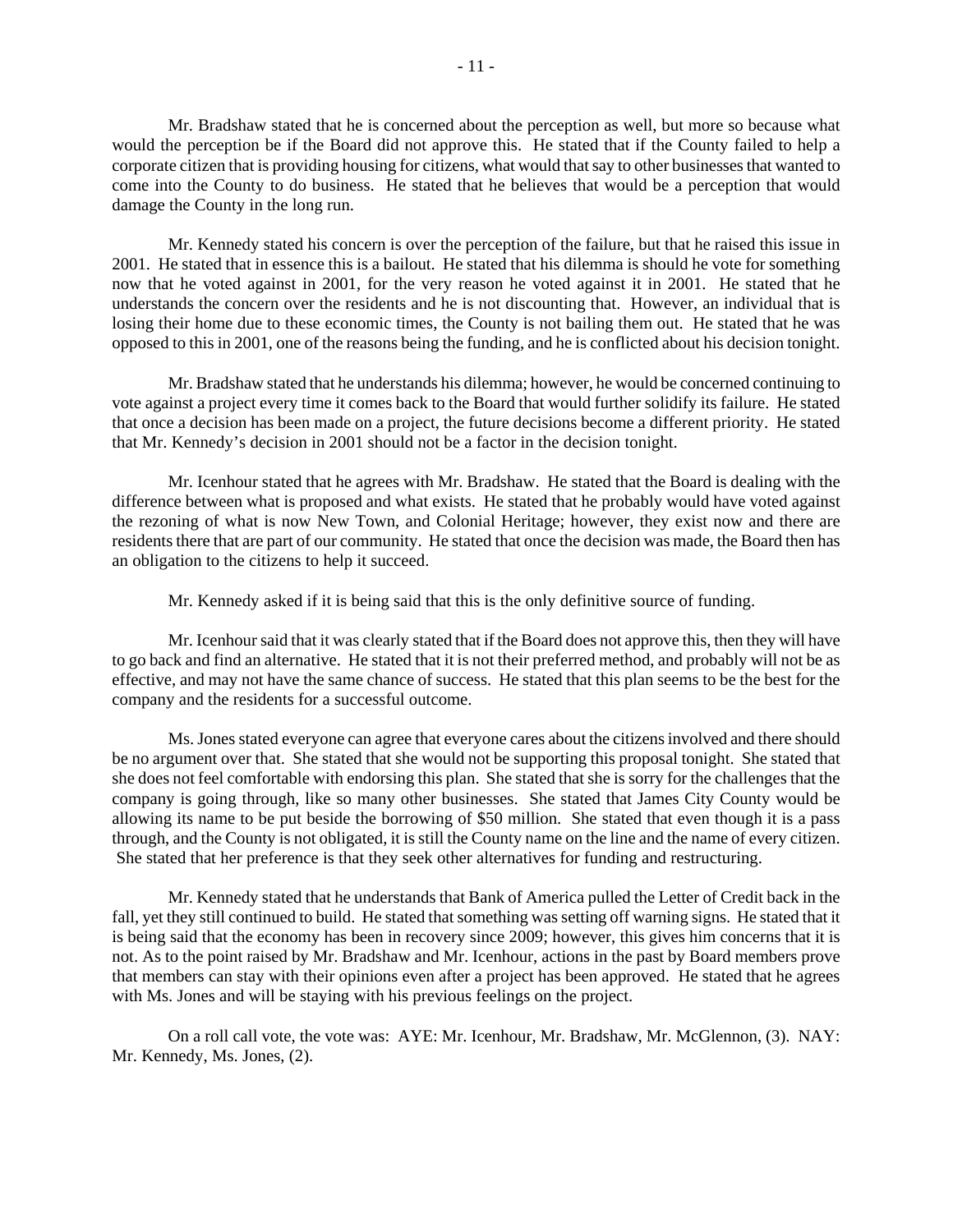#### **R E S O L U T I O N**

#### APPROVAL OF PROPOSED FINANCING FOR VIRGINIA UNITED METHODIST HOMES OF

#### WILLIAMSBURG, INC., THROUGH THE JAMES CITY COUNTY ECONOMIC

#### DEVELOPMENT AUTHORITY (EDA)

- WHEREAS, the Economic Development Authority of James City County, Virginia (the "Authority") has considered the application of Virginia United Methodist Homes of Williamsburg, Inc., a Virginia non-stock, nonprofit corporation (the "Borrower"), requesting the issuance of the Authority's revenue bonds in an amount not to exceed \$50 million (the "Bonds") to be issued at one time or from time to time to assist the Borrower in 1) refunding the outstanding principal amounts of the Authority's (i) Residential Care Facility Revenue Bonds (Virginia United Methodist Homes of Williamsburg, Inc.), Series 2007A, (ii) Residential Care Facility Revenue Bonds (Virginia United Methodist Homes of Williamsburg, Inc.), Series 2007B, and (iii) Residential Care Facility Revenue Bonds (Virginia United Methodist Homes of Williamsburg, Inc.), Series 2007C (collectively, the "Series 2007 Bonds"), which were issued to finance (a) the costs of the acquisition, construction and equipping of an approximately 460,276-squarefoot continuing care retirement community (the "Community"), containing approximately 207 units, consisting of approximately 181 independent living units, 14 assisted living units and 12 healthcare units, all of which are located on an approximately 106-acre tract of land at 3975 WindsorMeade Way, James City County, Virginia, which is at the intersection of Monticello and WindsorMeade Way in James City County, Virginia, and (b) costs related to the issuance of the Series 2007 Bonds, and 2) financing costs related to a debt service reserve fund, costs of issuance, working capital, and other expenses in connection with the issuance of the bonds (collectively, the "Plan of Finance"); and
- WHEREAS, the Authority held a public hearing on the Borrower's application on March 14, 2013, as required by Section 147(f) of the Internal Revenue Code of 1986, as amended (the "Code"), and Section 15.2-4906 of the Code of Virginia of 1950, as amended (the "Virginia Code"). Section 147(f) of the Code also provides that the governmental unit having jurisdiction over the issuer of private activity bonds and over the area in which any facility financed with the proceeds of private activity bonds is located must approve the issuance of the bonds; and
- WHEREAS, the Authority issues its bonds on behalf of James City County, Virginia (the "County"); the Community is located in the County; and the Board of Supervisors of James City County, Virginia (the "Board") constitutes the highest elected governmental unit of the County; and
- WHEREAS, the Authority has recommended that the Board approve the Plan of Finance and the issuance of the Bonds; and
- WHEREAS, a copy of the Authority's resolution approving the issuance of the Bonds, subject to the terms to be agreed upon, a certificate of the public hearing and a Fiscal Impact Statement have been filed with the Board.

NOW, THEREFORE, BE IT RESOLVED by the Board of Supervisors of James City County, Virginia:

1. The Board approves the issuance of the Bonds by the Authority for the benefit of the Borrower, as required by Section 147(f) of the Code and Section l5.2-4906 of the Virginia Code to permit the Authority to assist in undertaking the Plan of Finance.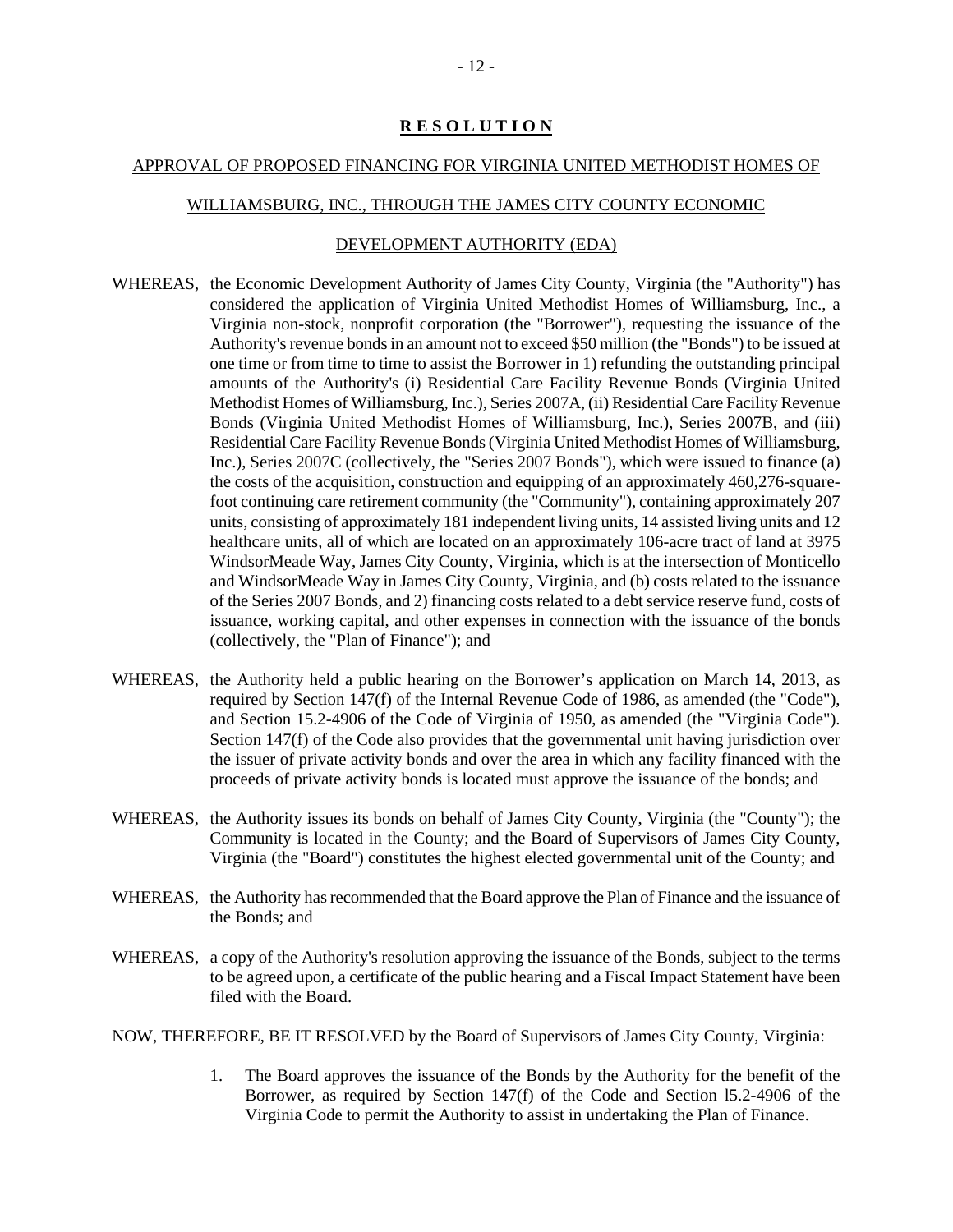- 2. The approval of the issuance of the Bonds does not constitute an endorsement to a prospective purchaser of the Bonds of the creditworthiness of the Plan of Finance or the Borrower.
- 3. This resolution shall take effect immediately upon its adoption.

#### 2. Extending Bond Authority

 Mr. John McDonald, Director of Financial and Management Services, addressed the Board giving a summary of the memorandum included in the Agenda Packet.

 Mr. Kennedy asked if on the original wording of the referendum item, was the option for the two-year extension mentioned.

 Mr. McDonald stated that no, it is not mentioned. He stated that the only reference to a time period is the reference to the Public Finance Act of 1991, which permits an extension if approved by the courts.

 Mr. McGlennon stated that no time limit was specifically listed in the referendum question, just the reference to the Public Finance Act.

Mr. McDonald stated that was correct.

Mr. Kennedy asked Mr. Middaugh why this issue would not be considered for a public hearing.

 Mr. Middaugh stated that it can be; however the Board is not obligated to do so and there are public comment opportunities this evening.

 Mr. Kennedy stated that he voted in favor of this referendum. He stated that he has been a supporter of PDR programs and greenspace acquisitions. He stated that he is concerned about the way these funds are being used. He stated that he is concerned after speaking to a property owner that felt he was strong-armed into selling his property. He stated that he was concerned after the purchase of the Allen property after speaking to staff that felt the property was not in danger of being developed. He stated his concern about property owners who have not had an easy time of dealing with the County and have been tied up in the process for years. He stated that he would not be supporting this resolution this evening. He stated that he is supportive of putting the issue back before the voters, as there has been a considerable change in the economy and in the citizenry of the County in the last seven years.

 Ms. Jones stated that she agrees with Mr. Kennedy. She stated that if this is going to happen, then it should go back on the ballot for the voters to decide on. She stated that since it was voted on by referendum, she believes it should have at least been a public hearing tonight. She stated that there is a reason that referendums have expiration dates. It is because economies change, citizenry changes, and priorities change. She stated that the discussion in the Budget Work Session highlighted no new debt for the County. However, this resolution would allow for more debt. She stated that over 40 percent of the land in the County is owned by some form of government, whether it is the County, the State, or the Federal governments. She stated that more and more private lands are being taken off the tax rolls. She stated that the Board keeps hearing from citizens saying that enough is enough and the Board needs to listen.

 Mr. Bradshaw stated that the reason it does not show up on the budget is because this resolution only authorizes the authority to borrow, the decisions to borrow still need to be made. He said at that point, the Board needs to listen to the citizens, the ones who speak at meetings and the ones that speak to the Board members outside of meetings. He stated that he does not believe in foreclosing on opportunities. He stated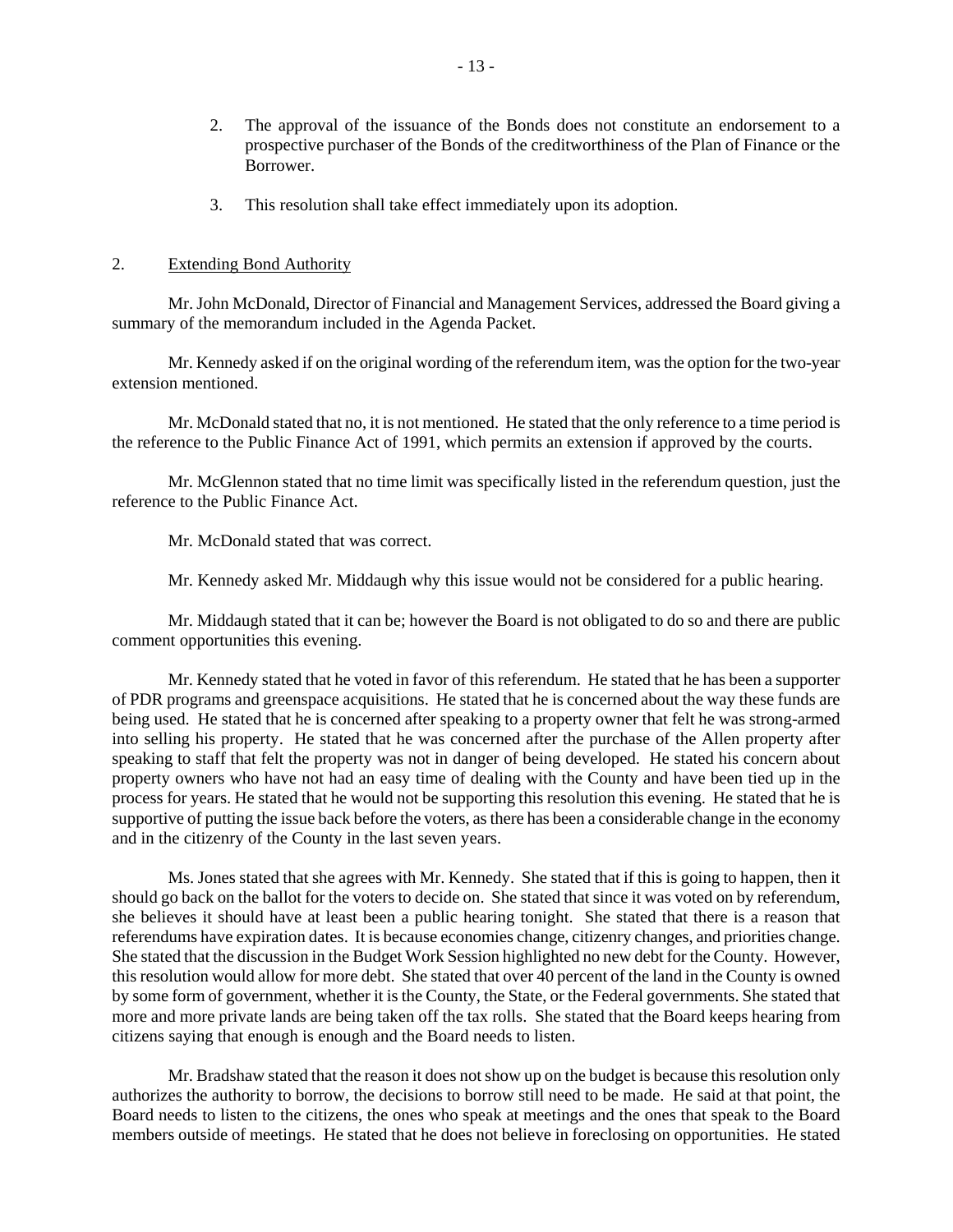that denying this would foreclose on the opportunity to borrow later in the future at the best interest rates that can be gotten. He stated that the referendum made no mention of an expiration date, so he does not believe that was an expectation of the citizens.

 Mr. Icenhour stated that it was interesting to be reminded that the referendum did not include the expiration date. He stated that Ms. Jones is correct, there is a reason for expiration dates, but there is also a reason for being granted an extension under the law. He stated that this is a preservation of the opportunity to borrow; it is not a guarantee or obligation to borrow. He stated that the Board could go the next two years and not spend a penny of the money. He stated that it is highly unlikely that the Board would use the entire amount available. He stated that the County's debt is projected to go down over the next five years. Population is going up and our revenues are going up; we are heading in the right direction. He stated that he can support this because it gives the Board an option.

 Mr. Kennedy stated that there has been very little property coming forward to the Board in the last few years. He stated that many citizens are holding on to their property because they are waiting for the value to go back up.

 Mr. McGlennon stated that the process of acquiring property or open spaces is a long, drawn out process. He stated that the option to acquire is still supported by the voters and many have come before the Board stating that they believe the County has not acquired enough land. He stated that this action gives the Board the authority to make decisions about some opportunities to acquire land that may become available. He stated that he believes the acquisition of property that prevents development, and a higher demand for public services, would find support. He stated that voters showed their support in 2007, during the professional surveys done for the Comprehensive Plan and it was evident during the Comprehensive Plan process in 2009.

Mr. Bradshaw made a motion to approve the resolution.

 On a roll call vote, the vote was: AYE: Mr. Icenhour, Mr. Bradshaw, Mr. McGlennon (3). NAY: Mr. Kennedy, Ms. Jones, (2).

#### **R E S O L U T I O N**

#### EXTENDING BOND AUTHORITY

- WHEREAS, in a special election on November 8, 2005, the day of the general election in that year, the voters of James City County ( the County") approved the issuance of General Obligation bonds in a principal amount not to exceed \$20 million for the purpose of financing a portion of the cost of the acquisition of land and voluntary land conservation agreements that will serve as greenspace for the County and preserve agricultural, forestal, or environmentally sensitive lands in the County; and
- WHEREAS, under the authority granted by the voters, the County has issued \$6 million in General Obligation bonds to acquire greenspace and has \$14 million in bond authority remaining; and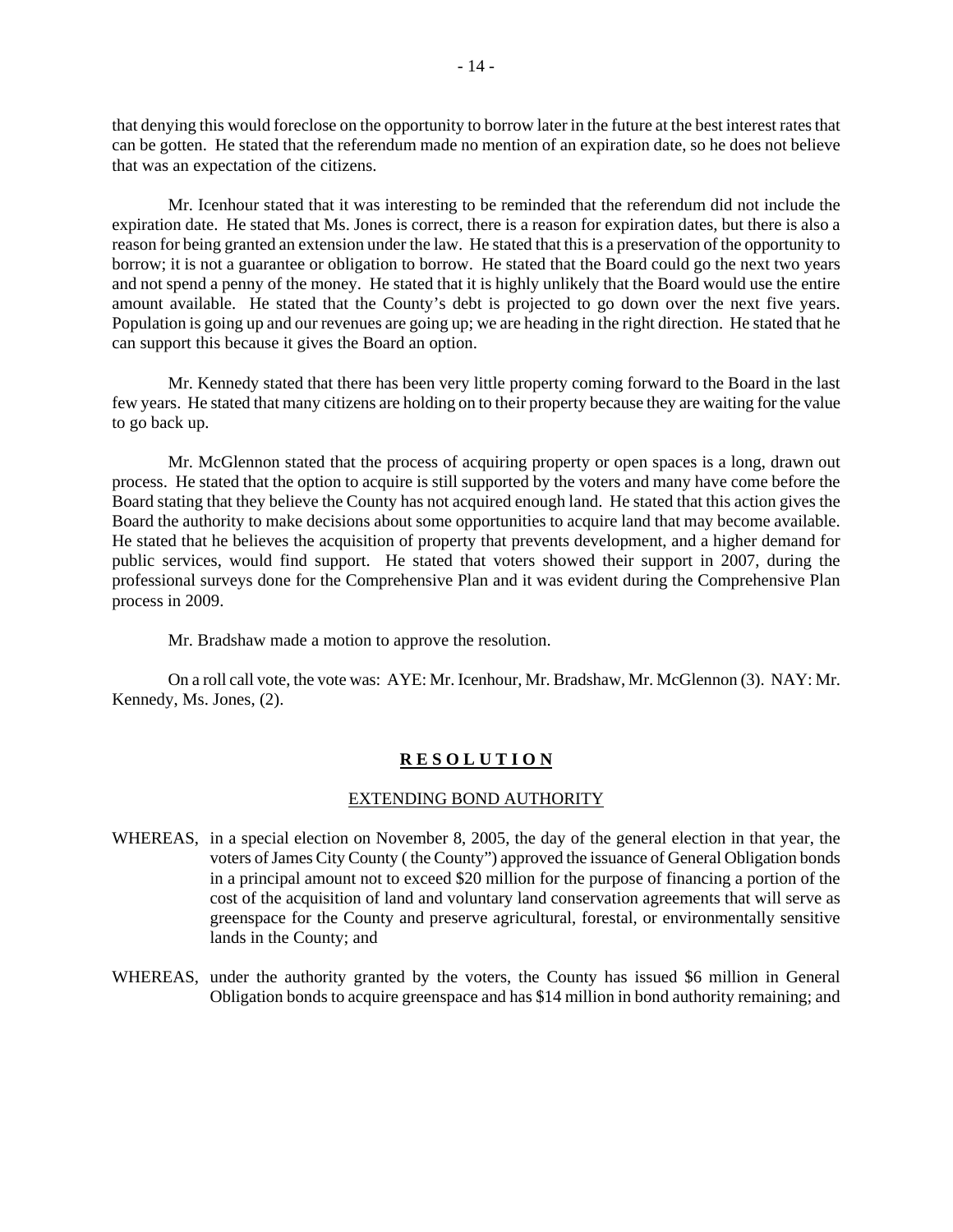- WHEREAS, under § 15.2-2611 of the Code of Virginia, bonds authorized by a referendum may not be issued more than eight years after the date of the referendum; however, this eight-year period may, at the request of the governing body of the locality, be extended to up to ten years after the date of the referendum by order of the circuit court for the locality entered before the expiration of the eight-year period.
- NOW, THEREFORE, BE IT RESOLVED that the Board of Supervisors of James City County, Virginia, declares that it is in the best interests of the County to extend the period during which the bonds may be issued to up to ten years after the date of the Election;
- BE IT FURTHER RESOLVED that the Board of Supervisors of James City County, Virginia, hereby requests the Williamsburg-James City County Circuit Court to enter an order as authorized under § 15.2-2611 of the Code of Virginia extending the period during which the bonds may be issued to a ten-year period ending November 7, 2015.

#### 3. Contract Award – Integrated Tax Revenue Software System – \$650,000

 Mr. John McDonald, Director of Financial and Management Services, addressed the Board, giving a summary of the memorandum included in the Agenda Packet.

 Mr. Icenhour asked if any analysis has been done on the efficiencies that this system will grant to determine the return on the investment.

 Mr. McDonald stated that the system the County has now is problematic and requires considerable manual intervention by staff. Also, the system is not a transparent system for the taxpayers themselves, they cannot access their accounts, see their payments, or their assessments. He stated that perhaps hearing from one of the Constitutional Officers that deal with this system currently might be more helpful.

 Ms. Ann Davis, Treasurer for James City County, addressed the Board stating that the Treasurer's Office has a cashiering system, much like a business, but after that point, transactions are reduced to manual spreadsheets. She stated that as the County grows, if this system is not implemented, she will be back before the Board asking for more staff to handle the manual transactions. She stated that this system will accommodate the growth of the County. She stated that citizens are demanding more technology within the County, and they want access to their accounts online with the ability to pay their bills online.

 Mr. Kennedy asked if this system will allow for the collection of sales tax, meals tax, etc., from businesses within the County.

 Ms. Davis stated that a business can file its meal tax online and the system will provide support in the calculation of the tax due and then allow the payment to be remitted electronically. She stated that this ability will not come right away; it will be toward the end of the conversion.

Mr. Kennedy asked if the system would accommodate checks.

 Ms. Davis stated yes; it would allow the acceptance of e-checks, as well as credit and debit cards. She stated that in a future budget, the Board could discuss adding a fee to debit and credit card transactions to cover some of the merchant fees imposed by VISA and MasterCard.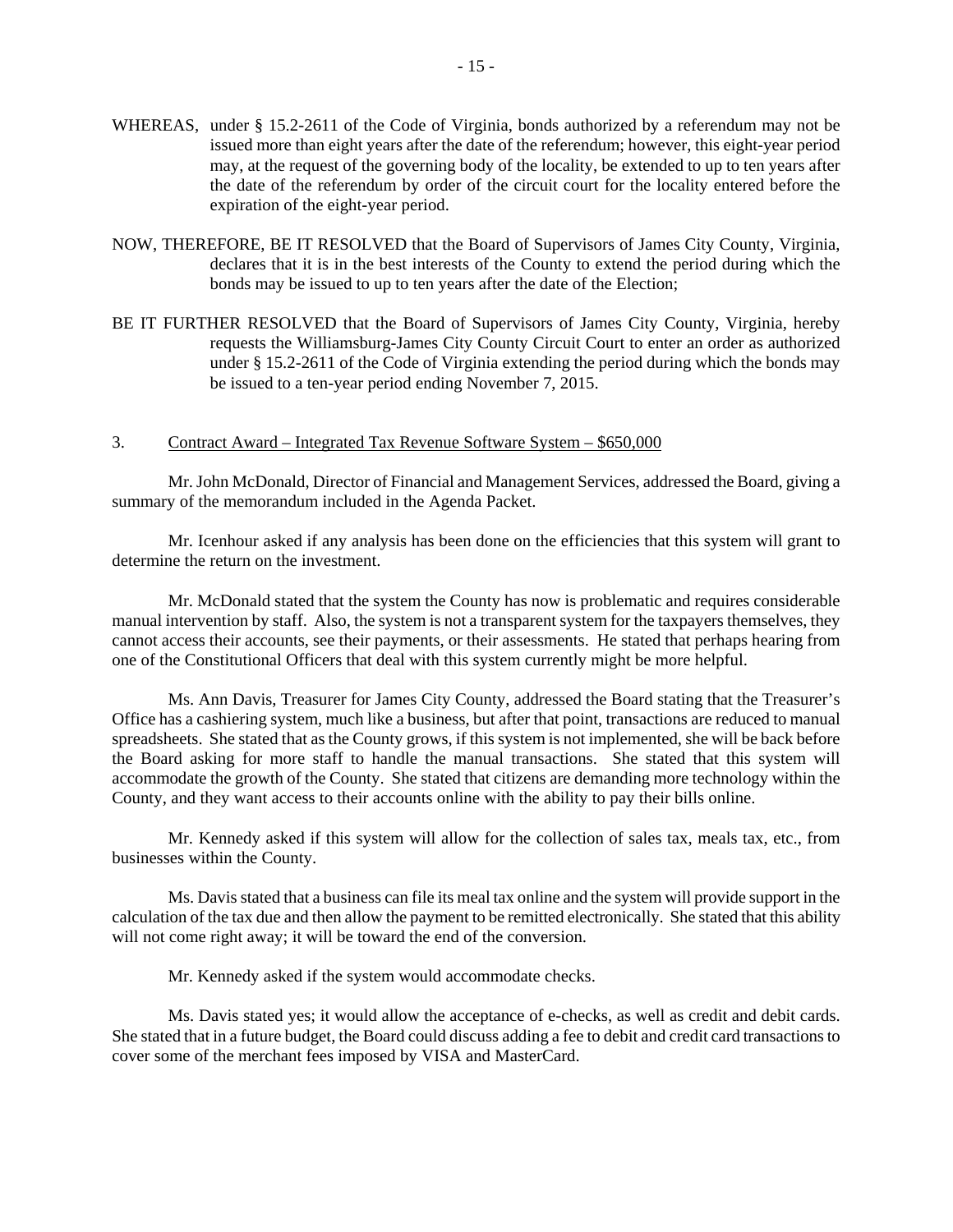Mr. Kennedy asked if the system would link to the Commissioner of the Revenue as well. He stated that a business files paperwork to the Treasurer's Office as well as the Commissioner of the Revenue. He asked if this system would eliminate all that paper.

Ms. Davis stated yes.

 Mr. Richard Bradshaw, Commissioner of the Revenue, addressed the Board stating that this system would make the Department of Motor Vehicles (DMV) transactions, which go through his office, much more efficient. He stated that the system would allow for email reminders to businesses of payments due. He stated that soon, hopefully, the business license renewal can come electronically.

Mr. Icenhour made a motion to approve the resolution.

 On a roll call vote, the vote was: AYE: Mr. Icenhour, Mr. Bradshaw, Mr. Kennedy, Ms. Jones, Mr. McGlennon (5). NAY: (0).

#### **R E S O L U T I O N**

#### CONTRACT AWARD – INTEGRATED TAX REVENUE SOFTWARE SYSTEM – \$650,000

- WHEREAS, a Request for Proposals (RFP) for an Integrated Tax Revenue Software System was publicly advertised and staff reviewed proposals from three firms interested in providing the solution; and
- WHEREAS, funds are available in the FY 2013 Capital Improvements Program (CIP) budget for the purchase of an Integrated Tax Revenue Software System; and
- WHEREAS, upon evaluating the proposals, staff determined that PCI, LLC was the most fully qualified and submitted the solution that best suited the County's needs as presented in the RFPs and negotiated a price of \$650,000 with PCI, LLC for an Integrated Tax Revenue Software System.
- NOW, THEREFORE, BE IT RESOLVED that the Board of Supervisors of James City County, Virginia, hereby authorizes the County Administrator to execute a contract with PCI, LLC for an Integrated Tax Revenue Software System in the amount of \$650,000.
- 4. Contract Award Longhill Road Corridor Study \$229,000

 Mr. Jason Purse, Zoning Administrator, addressed the Board giving a summary of the memorandum included in the Agenda Packet.

 Mr. Icenhour stated that the number one project the County has right now is the expansion of Longhill Road from Route 199 to Olde Towne Road. He asked if this portion would get rolled into the whole study.

Mr. Purse stated yes.

 Mr. Icenhour stated that the money that has been set aside for the Longhill project is about \$1.5 million, but cost estimates are about \$11-14 million, so it will be a while before the County has the money to complete the project. He asked if the study will give the County a realistic assessment of the cost of completing just that one section.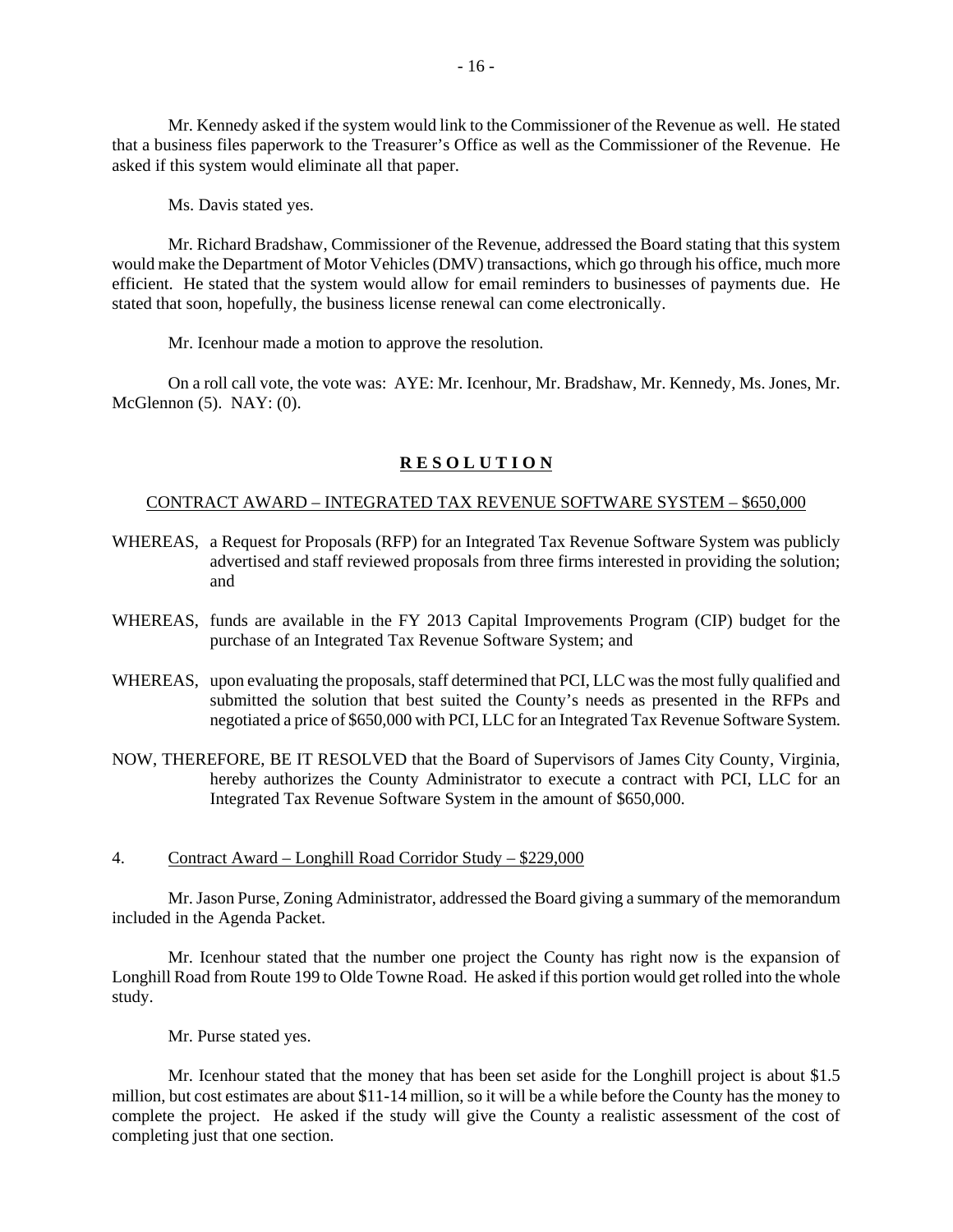Mr. Purse stated yes; the study will cover the cost and projections for all of the projects along the corridor.

Mr. Icenhour made a motion to approve the resolution.

 On a roll call vote, the vote was: AYE: Mr. Icenhour, Mr. Bradshaw, Mr. Kennedy, Ms. Jones, Mr. McGlennon (5). NAY: (0).

#### **R E S O L U T I O N**

#### CONTRACT AWARD - LONGHILL ROAD CORRIDOR STUDY - \$229,900

- WHEREAS, a Request for Proposals (RFP) for Consultant Services to conduct a study of the Longhill Road corridor was publicly advertised and staff reviewed proposals from five firms interested in performing the work; and
- WHEREAS, upon evaluating the proposals, staff determined that Kimley-Horn and Associates was the most fully qualified and submitted the proposal that best suited the County's needs as presented in the RFP.
- NOW, THEREFORE, BE IT RESOLVED that the Board of Supervisors of James City County, Virginia, hereby awards the \$229,900 contract for Consultant Services for the Longhill Road Corridor Study.

## **K. PUBLIC COMMENT**

 1. Mr. Joseph Swanenburg, 3026 The Point Drive, addressed the Board in regard to Sheriff Deeds' statement being removed from the County website. He stated that the statement should be reinstated or an apology be issued.

 2. Mr. Chris Henderson, 101 Keystone, addressed the Board in opposition to the extension of the bond authority. He stated that the decision to extend the bond authority will have an impact on the County's credit rating.

 3. Ms. Sue Sadler, 9929 Mountain Berry Court, addressed the Board in opposition to the extension of the bond authority.

 4. Mr. Keith Sadler, 9929 Mountain Berry Court, addressed the Board in regard to the 2nd Amendment rights of citizens and upholding the United States Constitution.

 5. Ms. Landra Skelly, 6572 Wiltshire Road, addressed the Board in opposition to the extension of the bond authority.

 6. Ms. Marjorie Ponziani, 4825 Bristol Circle, addressed the Board in opposition to the extension of the bond authority.

 7. Mr. Ed Oyer, 139 Indian Circle, addressed the Board in regard to property values that are still declining in the County and the real estate assessments.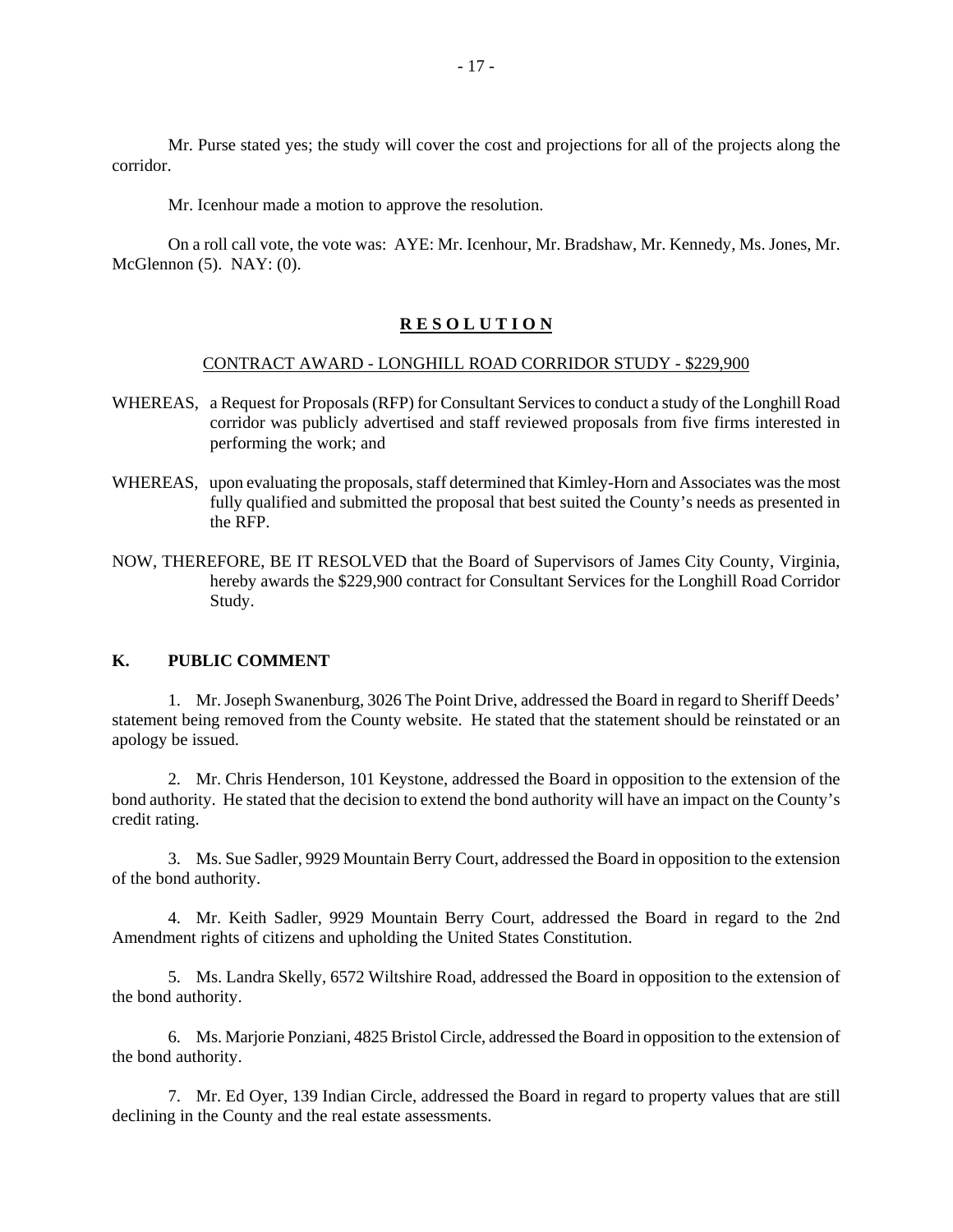Ms. Jones requested a Point of Order, stating that after a Public Hearing has been closed, citizens are allowed speak to the case at the second public comment section. She stated that is how it has been done in years past. She stated that citizens need to know that they are free to send comments to the Board about the Budget up until the time of the vote.

 Mr. McGlennon stated of course; however, the point is that during a meeting where a Public Hearing is held there is the opportunity to speak to that particular case. He stated that otherwise the Board would hear the same comments three different times during the course of the meeting. He stated that it is an attempt to focus the comments during the Public Hearing to that particular case before the Board. He said that at the next meeting citizens are welcome to utilize the Public Comment section for comments on the Budget.

#### **L. REPORTS OF THE COUNTY ADMINISTRATOR**

Mr. Middaugh stated that the JCSA is replacing approximately 2,600 linear feet of the existing 12 inch water main along Jamestown Road. Periodic lane closures will occur during the project.

 Ms. Jones asked about the Prisoners of War (POW) memorial that is located at the intersection of Neck-O-Land and Jamestown Roads.

 Mr. Middaugh stated that the Virginia Department of Transportation (VDOT) has informed the County that it will need to obtain a permit for the memorial to go back up at the intersection after the repairs.

Mr. McGlennon asked if it is because there are VDOT easements on the property.

 Mr. Middaugh stated it is in the VDOT right-of-way. He stated that he would keep the Board informed of what VDOT says about the matter.

#### **M. BOARD REQUESTS AND DIRECTIVES**

 Mr. Icenhour made a motion to appoint Mr. Oscar Liggin and Mr. Christian Silverio to the Social Services Advisory Board.

 On a roll call vote, the vote was: AYE: Mr. Icenhour, Mr. Bradshaw, Mr. Kennedy, Ms. Jones, Mr. McGlennon (5). NAY: (0).

 Mr. Kennedy thanked Mr. Middaugh, staff, Mr. Rossi Carroll, and VDOT for taking care of the issue in front of the Lutheran Church in Norge. He also asked that VDOT begin clearing the ditches on Route 60 so that water can drain effectively.

 Mr. McGlennon stated that he attended the Grand Opening of Michael's in Settlers Market. He stated that the County lost one of its long time teachers, Ms. Gail Henson, and passed along his condolences. He stated that in regards to Mr. Oyer's comments about assessments in his neighborhood, he will be sitting down with the Real Estate Office to get clarification and a better understanding of the assessments in that area. He also stated that in keeping with the discussion and comments this evening, it is important to note that the County will be retiring \$22 million in debt this year, and that at the end of five years the cumulative debt is projected to be reduced by \$30 million and that is with the addition of a new School Board office, new General Services building, and bringing James Blair Middle School back online as a functioning school. He stated that it is a clear indication that fiscal responsibility is important to the County.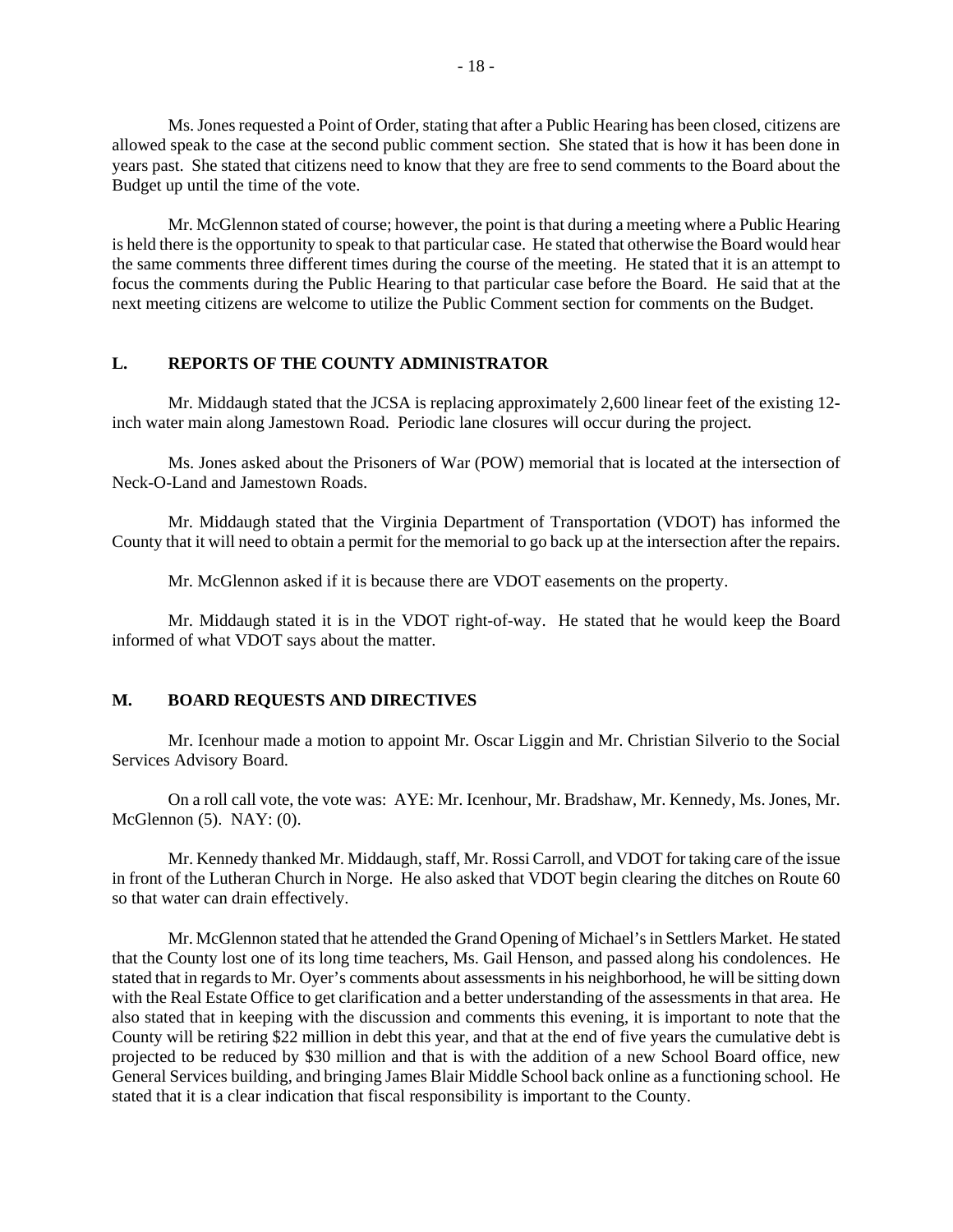# **N. ADJOURNMENT –** until 4 p.m. on April 17, 2013, for the Budget Work Session.

Mr. Icenhour made a motion to adjourn.

 On a roll call vote, the vote was: AYE: Mr. Icenhour, Mr. Bradshaw, Mr. Kennedy, Ms. Jones, Mr. McGlennon (5). NAY: (0).

At 9:56 p.m., Mr. McGlennon adjourned the Board.

Robert C. Middaugh Clerk to the Board

\_\_\_\_\_\_\_\_\_\_\_\_\_\_\_\_\_\_\_\_\_\_\_\_\_\_\_\_\_\_\_\_

040913bos\_min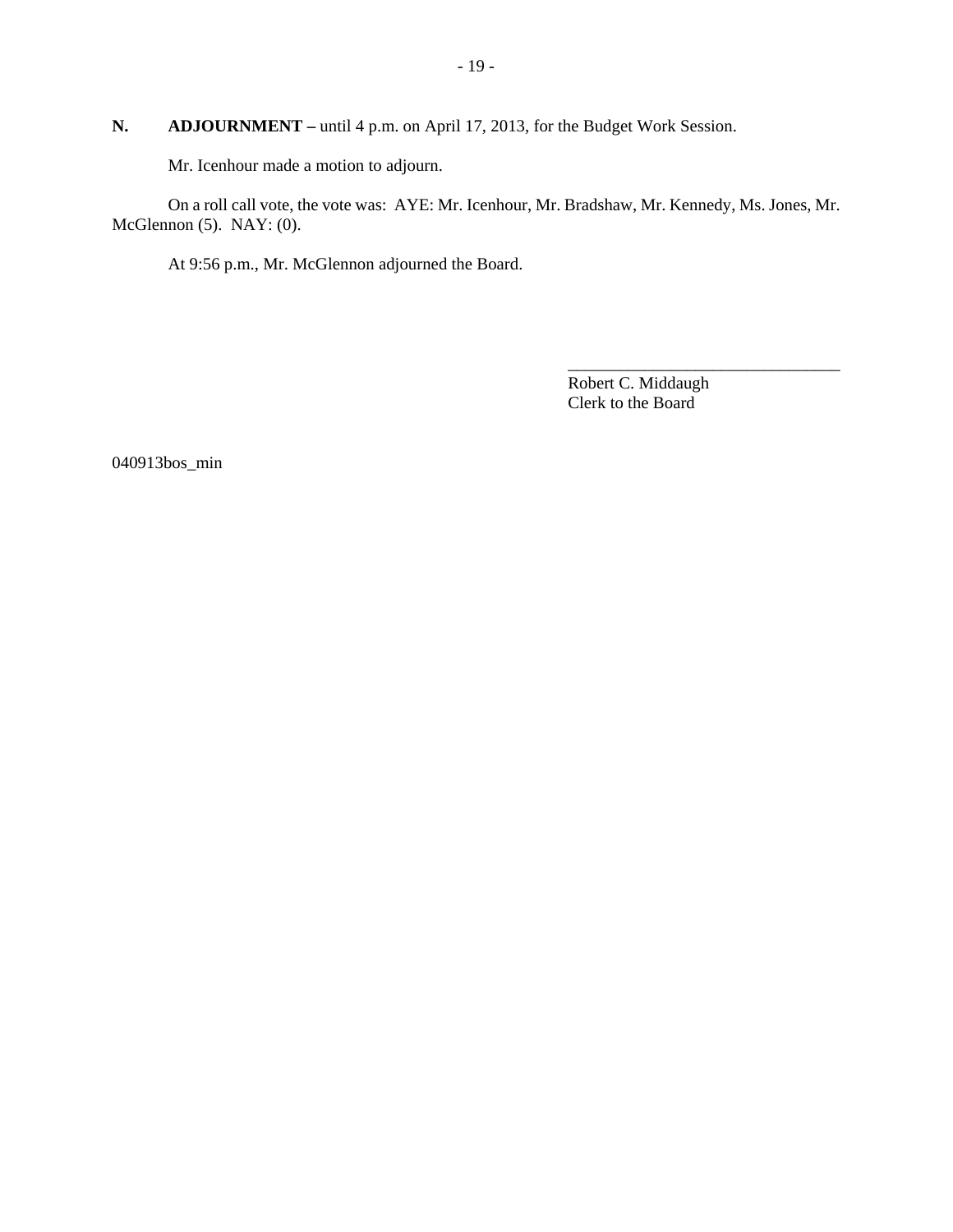#### **MEMORANDUM COVER**

**Subject:** Resolution of Recognition - James City County Volunteer Appreciation Week - April 21-27, 2013

**Action Requested:** Shall the Board adopt the resolution designating April 21-27, 2013, as Volunteer Appreciation Week?

**Summary:** The attached resolution highlights the importance of volunteers and expresses appreciation for the time and resources they have donated to James City County.

Staff recommends adoption of the attached resolution that designates April 21-27, 2013, as Volunteer Appreciation Week.

**Fiscal Impact:** N/A

**FMS Approval, if Applicable:** Yes  $\Box$  No  $\Box$ 

| <b>Assistant County Administrator</b>              | <b>County Administrator</b>                                       |  |
|----------------------------------------------------|-------------------------------------------------------------------|--|
| Doug Powell                                        | Robert C. Middaugh                                                |  |
| <b>Attachments:</b><br>Memorandum<br>2. Resolution | <b>Agenda Item No.: H-2</b><br><b>Date:</b> <u>April 23, 2013</u> |  |
|                                                    |                                                                   |  |

VolApprecWk2013\_cvr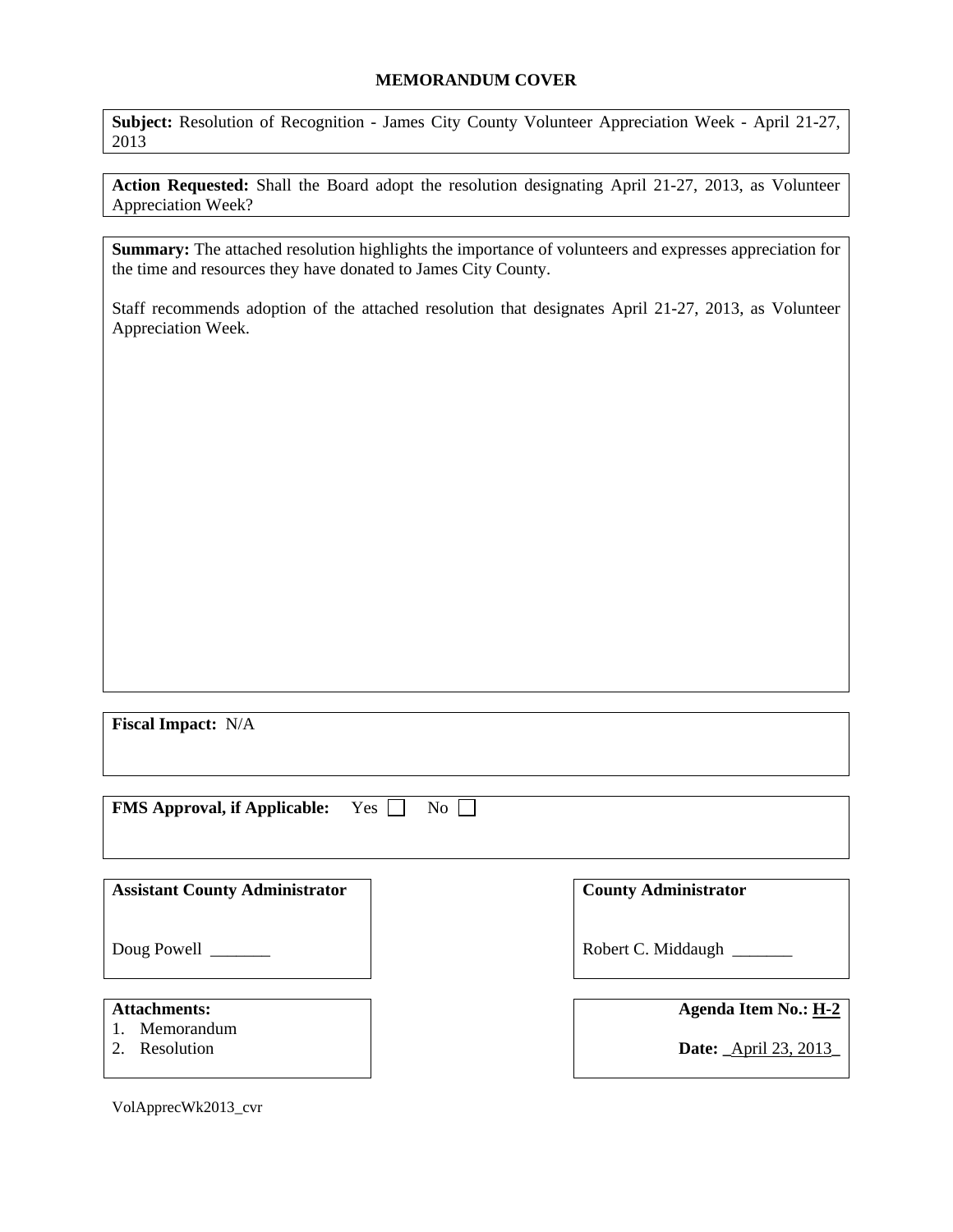#### **M E M O R A N D U M**

DATE: April 23, 2013

TO: The Board of Supervisors

FROM: Vicki A. Sprigg, Volunteer and Resource Coordinator

SUBJECT: Resolution of Recognition - James City County Volunteer Appreciation Week - April 21-27, 2013

As we approach National Volunteer Appreciation Week to be held April 21-27, 2013, we ask you to honor James City County's volunteers who tirelessly share their time and talents in partnership with citizens. Your support can challenge and encourage the people you represent to commit to sustained and future volunteer service.

National Volunteer Appreciation Week is about honoring and recognizing individuals who have made a difference in our communities and calling the public's attention to all that they do to improve our communities.

During 2012, more than 3,100 people volunteered their time and talents throughout the County as special project interns; sports' league coaches and their board members; Stormwater Program Advisory Committee, members on various Boards and Commissions; Public Safety volunteers (Police, Fire and CERT); Jamestown Beach Park shoreline restoration; community special events, i.e. Harvest Festival, Easter Egg Hunts, Family Fun Fest, Breakfast with Santa; RecConnect Program (Before and After School); Teens Toward Success, and the Youth Advisory Council. Volunteers across all County Departments contributed more than 89,315 hours of service which represents an added value of \$2,200,722.

Staff recommends adoption of the attached resolution, designating April 21-27, 2013, as Volunteer Appreciation Week.

Į Vicki A. Sprigg

CONCUR:

John H. Carnifax, Jr.

VAS/nb VolApprecWk2013\_mem

Attachment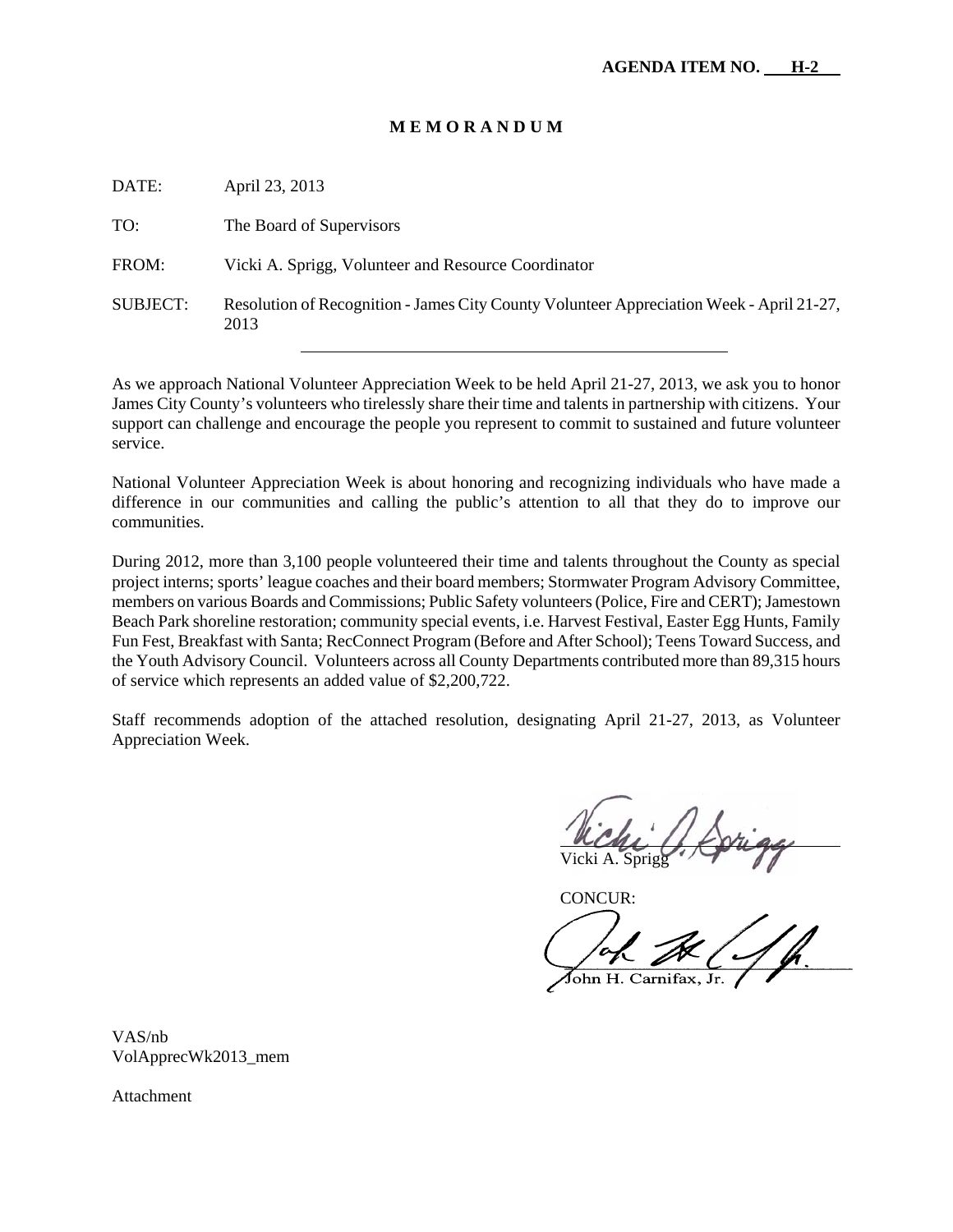## **R E S O L U T I O N**

## RESOLUTION OF RECOGNITION – JAMES CITY COUNTY

#### VOLUNTEER APPRECIATION WEEK – APRIL 21-27, 2013

- WHEREAS, this year's 40th Annual National Volunteer Week is about inspiring, recognizing, and encouraging people to seek out imaginative ways to engage in their communities working together to accomplish the common good; and
- WHEREAS, volunteers of all ages worked in partnership with James City County staff contributing 89,315 hours, valued at \$2,200,722; and
- WHEREAS, volunteers make a real difference in the lives of their fellow citizens and help make this a special place to live; and
- WHEREAS, while volunteers demonstrate their generosity and dedication every day of the year, it is fitting to recognize their commitment to service during the week that has been set aside.
- NOW, THEREFORE, BE IT RESOLVED that the Board of Supervisors of James City County, Virginia, hereby designates the week of April 21-27, 2013, as Volunteer Appreciation Week and calls its significance to all of our citizens.

John J. McGlennon Chairman, Board of Supervisors

\_\_\_\_\_\_\_\_\_\_\_\_\_\_\_\_\_\_\_\_\_\_\_\_\_\_\_\_\_\_\_\_\_\_\_\_

| ATTEST:            |                  | AYE | NAY ABSTAIN |
|--------------------|------------------|-----|-------------|
|                    | <b>MCGLENNON</b> |     |             |
|                    | <b>JONES</b>     |     |             |
|                    | <b>KENNEDY</b>   |     |             |
| Robert C. Middaugh | <b>ICENHOUR</b>  |     |             |
| Clerk to the Board | <b>BRADSHAW</b>  |     |             |

Adopted by the Board of Supervisors of James City County, Virginia, this 23rd day of April, 2013.

VolApprecWk2013\_res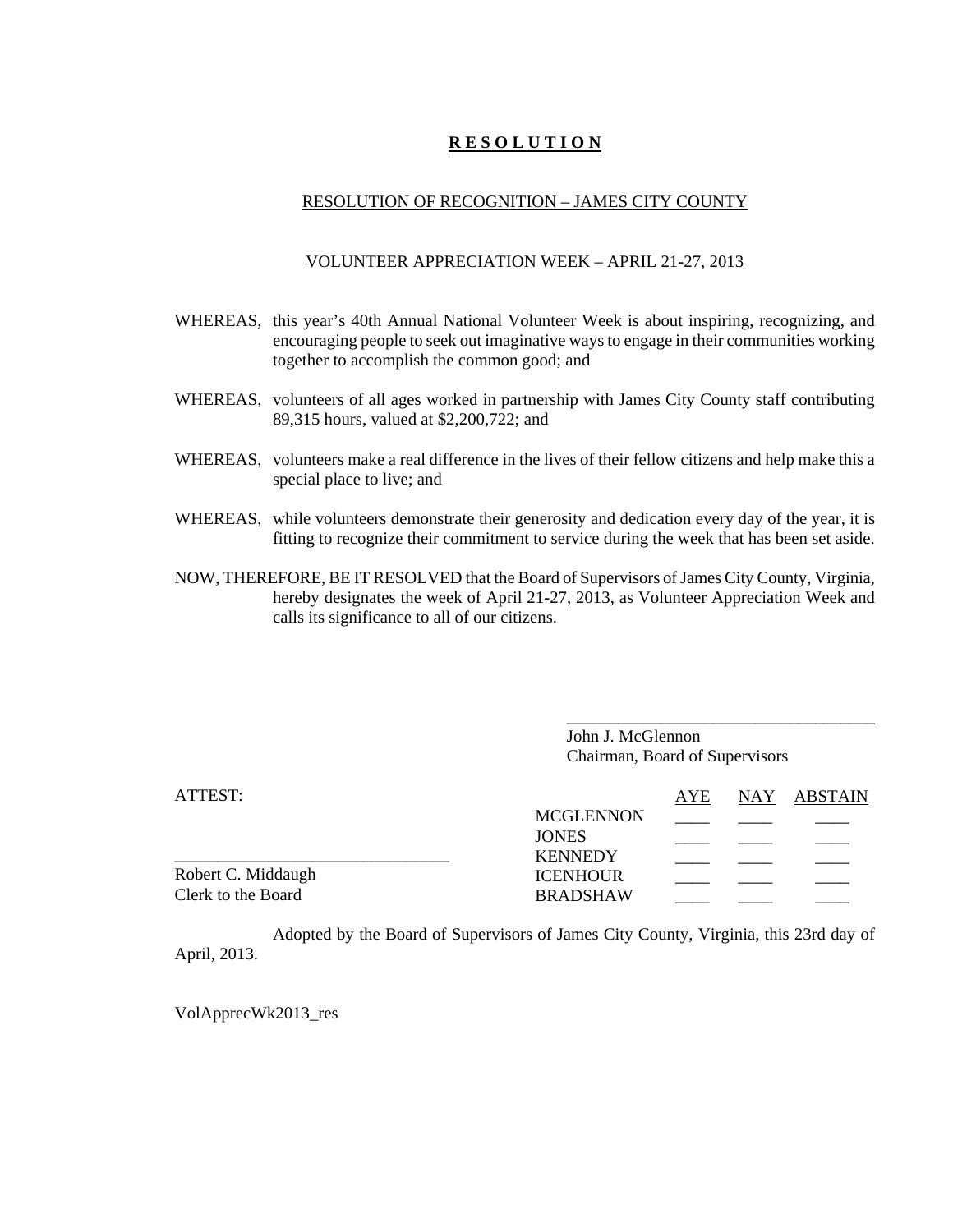**Subject:** James City County/Virginia Department of Game and Inland Fisheries (VDGIF) Public Access Lands for Sportsmen (PALS) Program

**Action Requested:** Should the Board adopt a resolution authorizing the County Administrator to enter into a Memorandum of Agreement to grant a non-exclusive, revocable license allowing the County's participation in the Virginia Department of Game and Inland Fisheries (VDGIF) Public Access Lands for Sportsmen (PALS) program?

**Summary:** James City County is eligible to participate in the VDGIF PALS program. This program makes public land available to sportsmen to hunt during specified hunting seasons. This proposal would allow for archery hunting during the designated season on a portion of County property (Parcel No. 3010100004) known as the "Greater Landfill Area." See attached map. This portion of the property is approximately 170 acres located off Jolly Pond Road and is bordered by Jolly Pond Road on the southwest, a large well-defined creek bottom on the south, Jolly Pond to the west and the open maintained Landfill to the north. Boundaries will be clearly marked by VDGIF and will not be immediately adjacent to the working Landfill area. This area is further restricted for the sole purpose of archery hunting so any danger to inhabited areas will be minimal.

This program will be managed and administered by the VDGIF regional office and headquarters. Management activities include, but are not limited to, posting of the property, maintaining gates and parking lots, conducting law enforcement activities to ensure proper use of the property, forest and wildlife habitat improvements, maintaining wildlife health and densities compatible with the property and surrounding area uses. Administrative activities include, but are not limited to, maintaining lease agreements, sales of PALS permits, the dissemination of pertinent property information and establishing regulations. PALS permits will be sold through authorized agents for an \$18 fee. Authorized agents are locations wherever hunting and fishing licenses are sold.

Proposed access will be permitted by walk-in at two existing gated locations off Jolly Pond Road. Customer usage density will be regulated by parking space allowance. Two small parking areas will be developed by small amounts of clearing, an 8-inch concrete culvert, and paved with stone gravel. This will accommodate up to five vehicles in each location.

**Fiscal Impact:** N/A

| <b>FMS Approval, if Applicable:</b><br>Yes           | $\overline{N_{O}}$          |
|------------------------------------------------------|-----------------------------|
|                                                      |                             |
| <b>Assistant County Administrator</b>                | <b>County Administrator</b> |
| Doug Powell ______                                   | Robert C. Middaugh          |
|                                                      |                             |
| <b>Attachments:</b>                                  | <b>Agenda Item No.: H-3</b> |
| 1. Memorandum<br>2. Resolution<br>Landfill Map<br>3. | <b>Date:</b> April 23, 2013 |

VDGIF-PALS\_cvr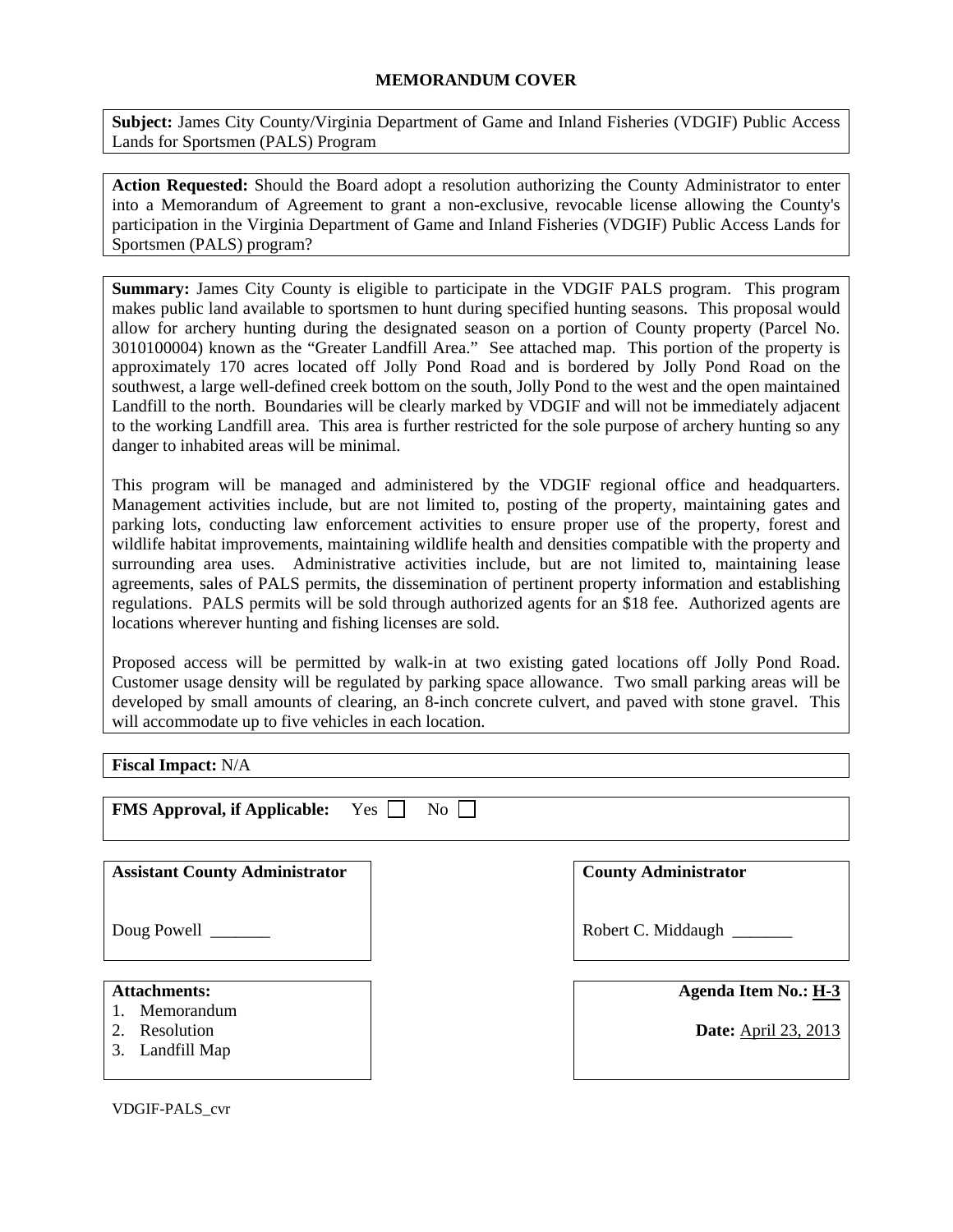#### **M E M O R A N D U M**

| DATE:           | April 23, 2013                                                                                                                 |
|-----------------|--------------------------------------------------------------------------------------------------------------------------------|
| TO:             | The Board of Supervisors                                                                                                       |
| FROM:           | Emmett H. Harmon, Chief of Police<br>Adam R. Kinsman, Assistant County Attorney                                                |
| <b>SUBJECT:</b> | James City County/Virginia Department of Game and Inland Fisheries (VDGIF) Public<br>Access Lands for Sportsmen (PALS) Program |

James City County is eligible to participate in the Virginia Department of Game and Inland Fisheries (VDGIF) Public Access Lands for Sportsmen (PALS) program. This program makes public land available to sportsmen to hunt during specified hunting seasons. This proposal would allow for bow and arrow hunting during the designated archery season on a portion of County property (Parcel No. 3010100004) known as the "Greater Landfill Area." See attached map. This portion of the property is approximately 170 acres located off Jolly Pond Road and is bordered by Jolly Pond Road on the southwest, a large well-defined creek bottom on the south, Jolly Pond to the west and the open maintained Landfill to the north. It is almost entirely comprised of mature hardwood pine forest with a rolling hill landscape. Boundaries will be clearly marked by VDGIF and will not be immediately adjacent to the working Landfill area. This area is further restricted for the sole purpose of archery hunting so any danger to inhabited areas will be minimal.

This program will be managed and administered by the VDGIF regional office and headquarters. Management activities include, but are not limited to, posting of the property, maintaining gates and parking lots, conducting law enforcement activities to ensure proper use of the property, forest and wildlife habitat improvements, maintaining wildlife health and densities compatible with the property and surrounding area uses. Administrative activities include, but are not limited to, maintaining lease agreements, sales of PALS permits, the dissemination of pertinent property information and establishing regulations. PALS permits will be sold through authorized agents for an \$18 fee. Authorized agents are locations wherever hunting and fishing licenses are sold.

Proposed access will be permitted by walk-in at two existing gated locations off Jolly Pond Road. Customer usage density will be regulated by parking space allowance. Two small parking areas will be developed by small amounts of clearing, an 8-inch concrete culvert and paved with stone gravel. This will accommodate up to five vehicles in each location. There will also be kiosks posted in these areas with hunting and PALS rules and regulations. The VDGIF will pay the cost for this installation and maintenance of those areas.

If adopted, the County Administrator will enter into a Memorandum of Agreement with VDGIF to grant a non-exclusive, revocable license and enroll the County in the PALS program, thereby allowing this portion of the public parcel to be utilized during the archery season beginning in 2013.

Harmon

 $\overline{a}$ 

Adam R. Kinsman

EHH/ARK/nb VDGIF-PALS\_mem

Attachments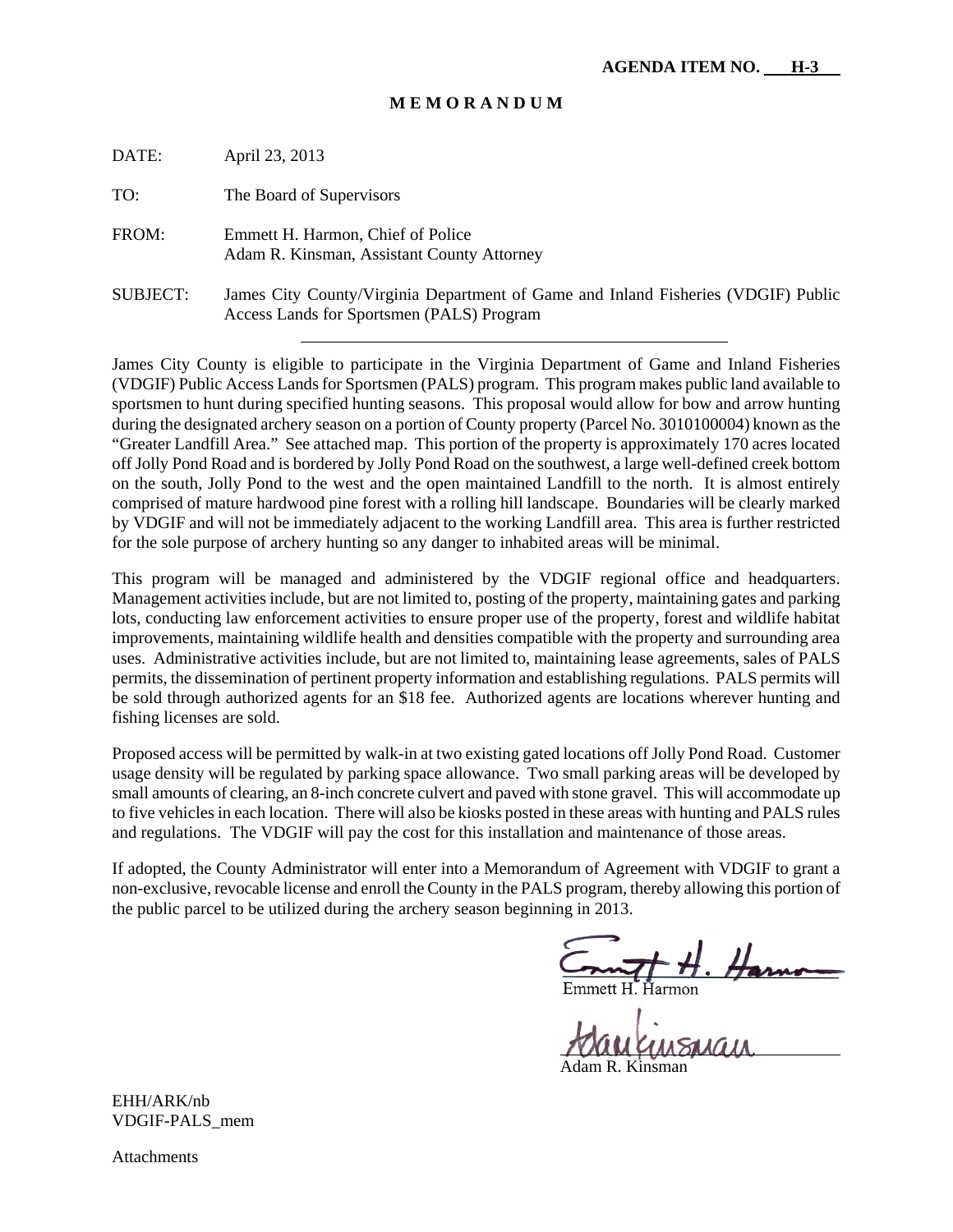# **R E S O L U T I O N**

## JAMES CITY COUNTY/VIRGINIA DEPARTMENT OF GAME AND INLAND FISHERIES

#### (VDGIF) PUBLIC ACCESS LANDS FOR SPORTSMEN (PALS) PROGRAM

- WHEREAS, James City County is eligible to participate in the Virginia Department of Game and Inland Fisheries (VDGIF) Public Access Lands for Sportsmen (PALS) Program; and
- WHEREAS, this program makes public land available to sportsmen to hunt during specified hunting seasons; and
- WHEREAS, participation in this program would allow for archery hunting during the designated archery season on one 170 acre portion of County property (Parcel No. 3010100004) referred to as the "Greater Landfill Area;" and
- WHEREAS, this program will be managed and administered by the VDGIF regional office and headquarters.
- NOW, THEREFORE, BE IT RESOLVED that the Board of Supervisors of James City County, Virginia, hereby authorizes the County Administrator to enter into a Memorandum of Agreement with VDGIF to grant a non-exclusive, revocable license and enroll the County in the PALS program, thereby allowing this public parcel to be utilized during the archery season beginning in 2013.

John J. McGlennon Chairman, Board of Supervisors

\_\_\_\_\_\_\_\_\_\_\_\_\_\_\_\_\_\_\_\_\_\_\_\_\_\_\_\_\_\_\_\_\_\_\_\_

| ATTEST:            |                  | AYE | NAY ABSTAIN |
|--------------------|------------------|-----|-------------|
|                    | <b>MCGLENNON</b> |     |             |
|                    | <b>JONES</b>     |     |             |
|                    | <b>KENNEDY</b>   |     |             |
| Robert C. Middaugh | <b>ICENHOUR</b>  |     |             |
| Clerk to the Board | <b>BRADSHAW</b>  |     |             |

Adopted by the Board of Supervisors of James City County, Virginia, this 23rd day of April, 2013.

VDGIF-PALS\_res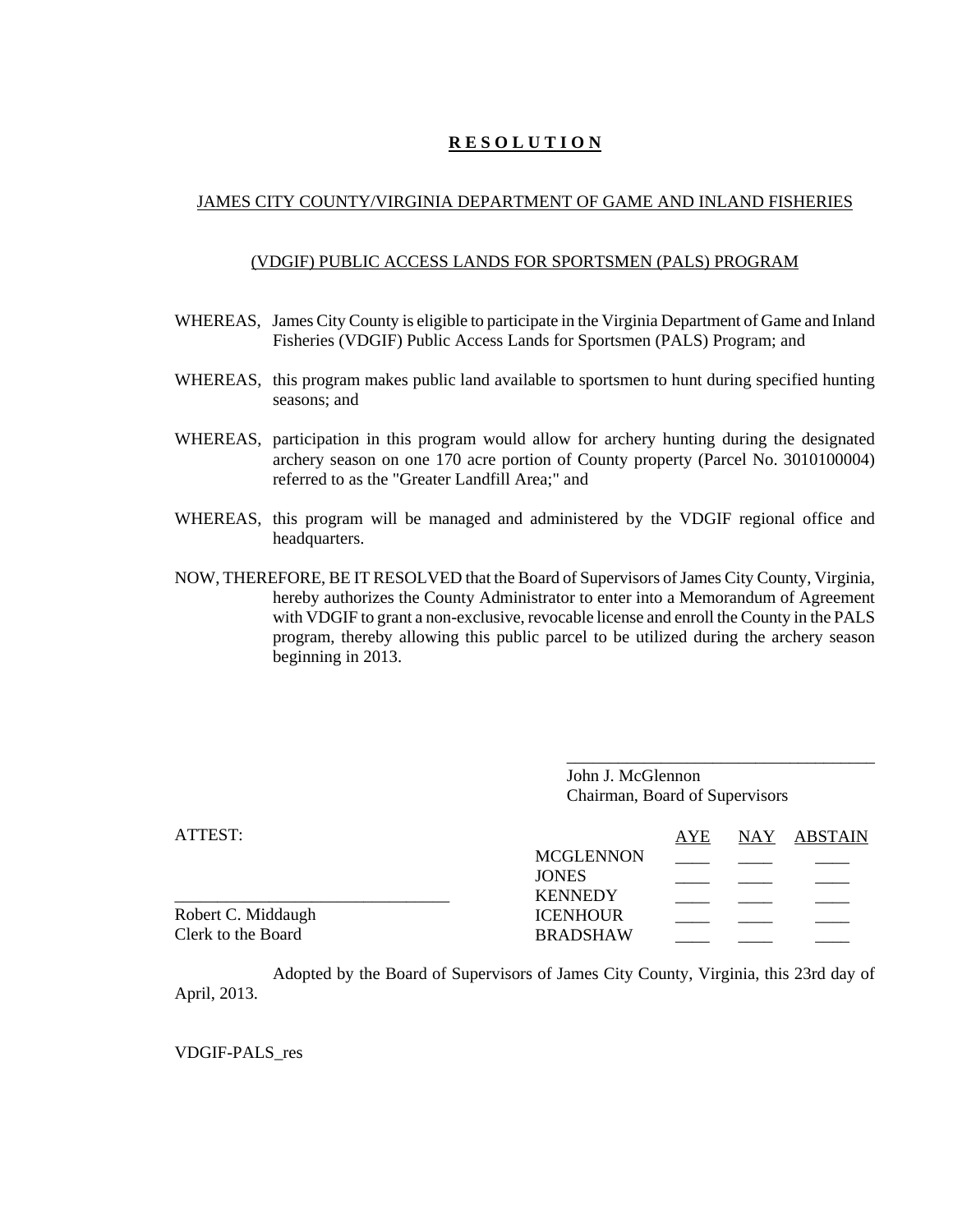

This drawing is neither a legally recorded map nor a survey and is not intended to be used as such. The information displayed is a compilation of<br>records, information, and data obtained from various sources, and James City

1 inch = 700 feet  $\sum_{0.1}^{0.1}$   $\sum_{\text{Miles}}^{0.2}$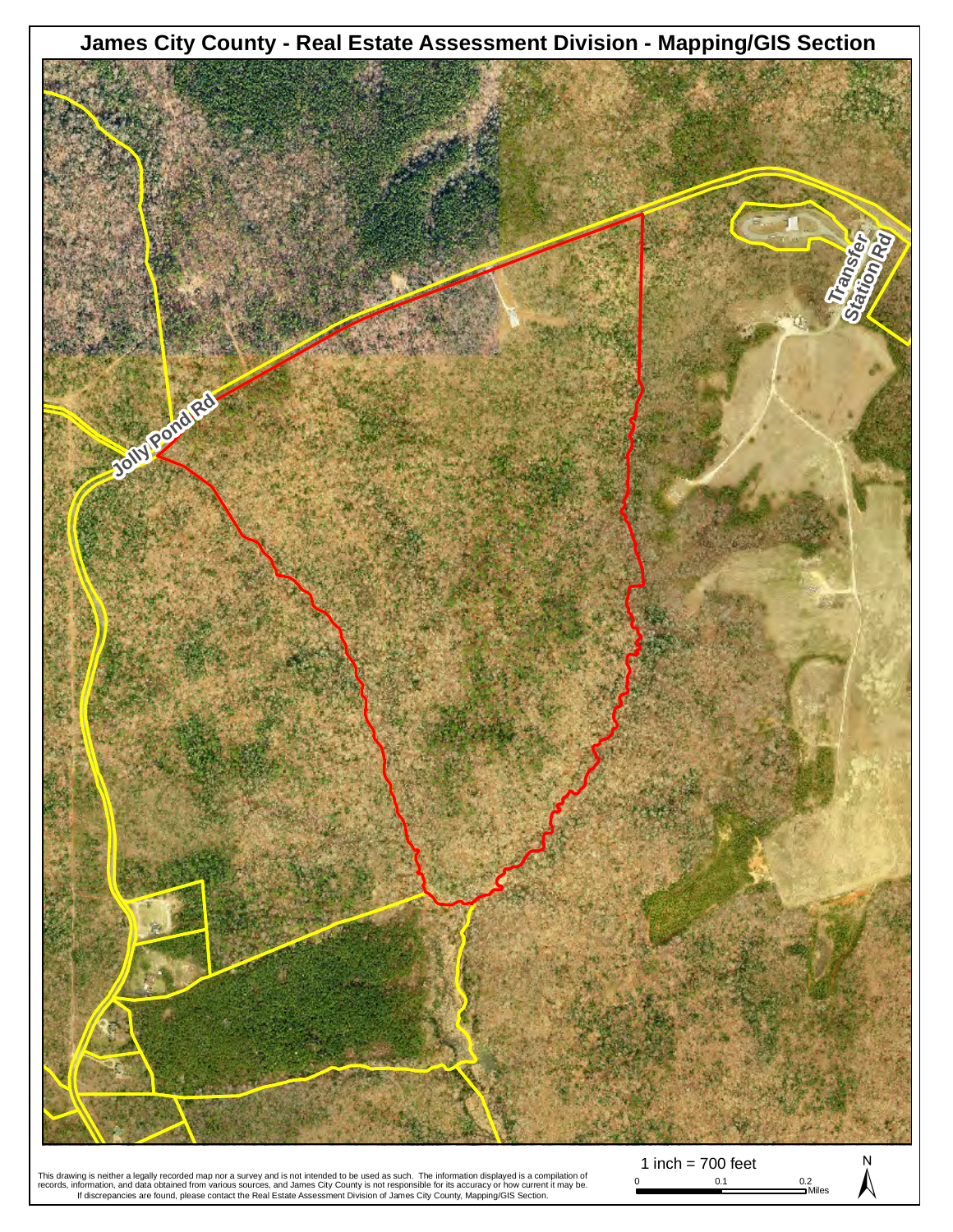#### **MEMORANDUM COVER**

**Subject:** Appropriation Resolution FY 2014 Budget

**Action Requested:** Shall the Board approve the resolution that adopts the FY 2014 Budget?

**Summary:** Attached is the appropriation resolution for the FY 2014 Budget. The resolution reflects the County Administrator's Proposed Budget and the changes made by the Board at its last Budget Work Session, as shown in the attached errata sheet.

Staff recommends adoption of the attached resolution.

**Fiscal Impact:** N/A

**FMS Approval, if Applicable:** Yes  $\Box$  No  $\Box$ 

| <b>Assistant County Administrator</b>                                 | <b>County Administrator</b>                                |
|-----------------------------------------------------------------------|------------------------------------------------------------|
| Doug Powell                                                           | Robert C. Middaugh                                         |
| <b>Attachments:</b><br>1. Memorandum<br>2. Resolution<br>Errata Sheet | <b>Agenda Item No.: J-1</b><br><b>Date:</b> April 23, 2013 |

ApproRes-FY14\_cvr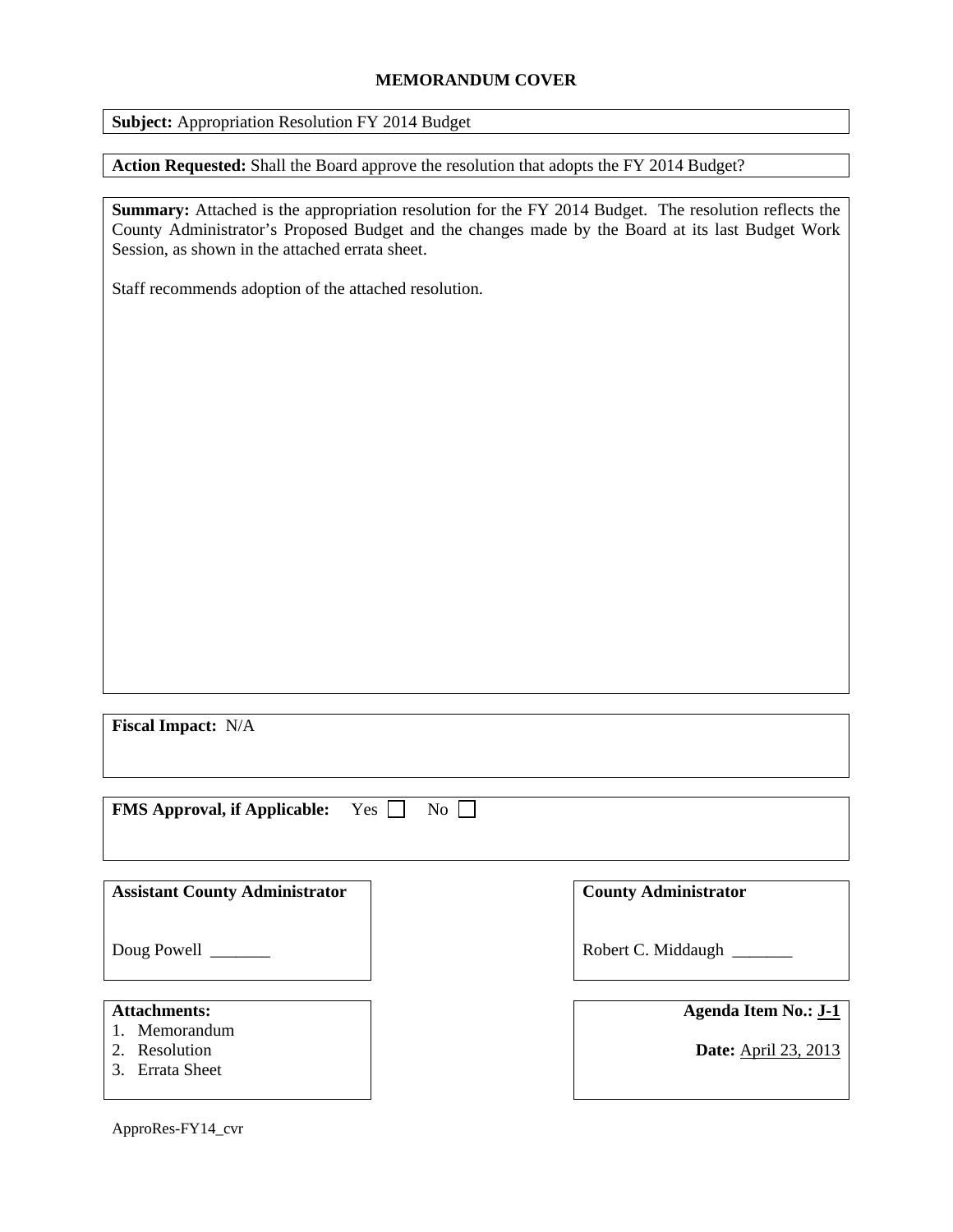#### **M E M O R A N D U M**

DATE: April 23, 2013

TO: The Board of Supervisors

FROM: Suzanne R. Mellen, Assistant Director of Financial and Management Services

SUBJECT: Appropriation Resolution FY 2014 Budget

Attached is the appropriation resolution for the FY 2014 Budget. The resolution reflects the County Administrator's Proposed Budget and the changes made by the Board at its last Budget Work Session, as shown in the attached errata sheet.

Suzanne R. Mellen

 $\overline{\phantom{a}}$ 

SRM/gb ApproRes-FY14Bud\_mem

Attachments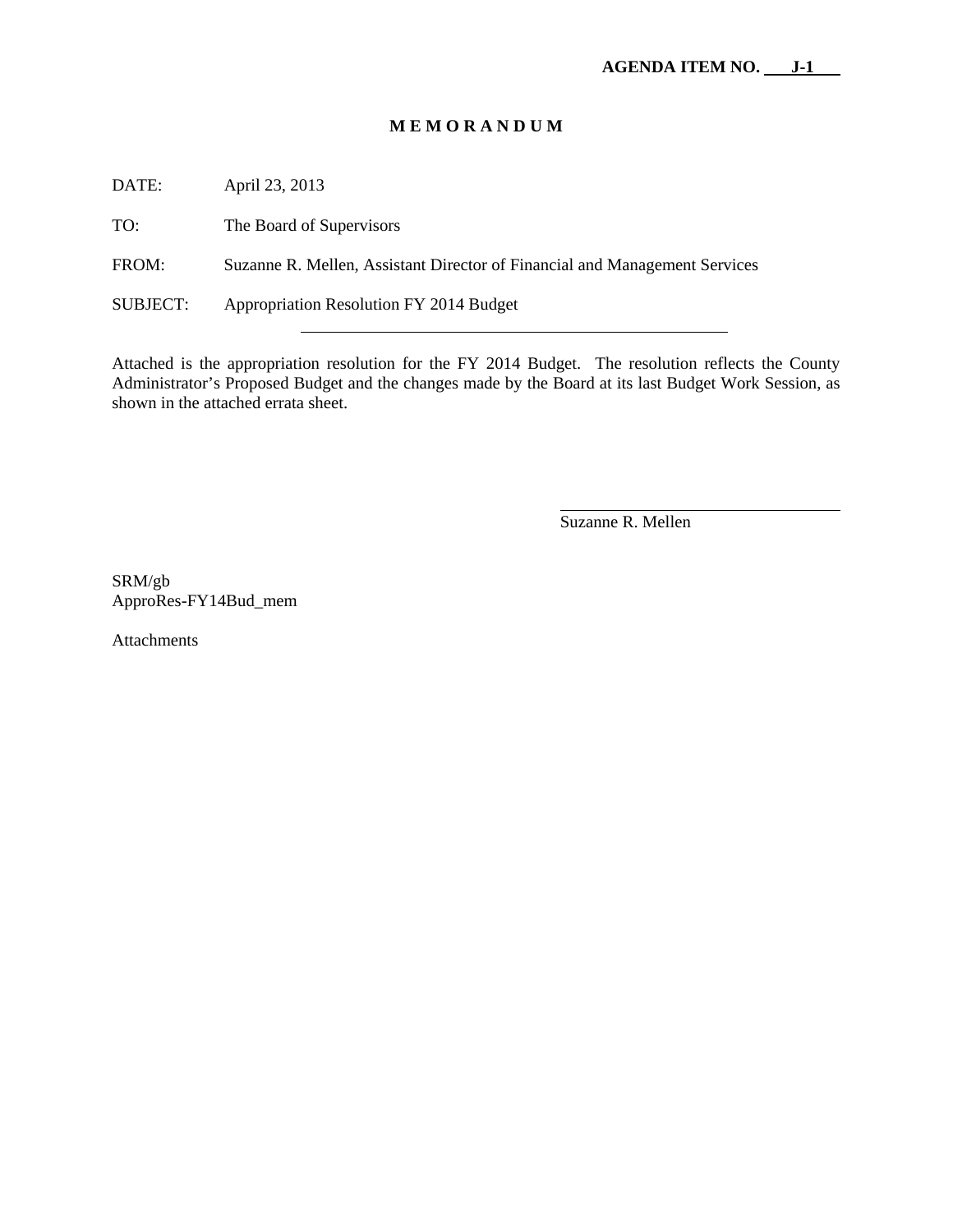## **R E S O L U T I O N**

#### RESOLUTION OF APPROPRIATION

- WHEREAS, the County Administrator has prepared a Proposed Budget for the fiscal year beginning July 1, 2013 and ending June 30, 2014, and a five-year Capital Improvements Program (CIP), four years of which are for information and fiscal planning purposes only; and
- WHEREAS, it is now necessary to appropriate funds to carry out the activities proposed therein for the fiscal year beginning July 1, 2013 and ending June 30, 2014, and to set tax rates on real estate, tangible personal property, and machinery and tools, to provide certain revenue in support of those appropriations.
- NOW, THEREFORE, BE IT RESOLVED by the Board of Supervisors of James City County, Virginia, that:
	- 1. The following amounts are hereby appropriated in the FY 2014 General Fund for the offices and activities in the amounts as shown below:

FY 2014

#### GENERAL FUND REVENUES

| <b>General Property Taxes</b>                 | \$110,422,500   |
|-----------------------------------------------|-----------------|
| <b>Other Local Taxes</b>                      | 20,860,000      |
| Licenses, Permits, and Fees                   | 7,950,000       |
| <b>Fines and Forfeitures</b>                  | 300,000         |
| Revenue from Use of Money and Property        | 185,000         |
| Revenue from the Commonwealth                 | 26,238,600      |
| Revenue from the Federal Government           | 7,000           |
| <b>Charges for Current Services</b>           | 5,378,600       |
| <b>Miscellaneous Revenues</b>                 | 158,300         |
| <b>Total General Fund Revenues</b>            | \$171,500,000   |
| <b>GENERAL FUND EXPENDITURES</b>              | <b>FY 2014</b>  |
| General Administration                        | \$<br>3,229,208 |
| <b>Court Services</b>                         | 3,639,997       |
| <b>Public Safety</b>                          | 22,891,291      |
| <b>Financial Administration</b>               | 6,496,110       |
| Development Management                        | 3,669,231       |
| <b>General Services</b>                       | 8,727,832       |
| <b>Citizen and Community Services</b>         | 5,597,634       |
| <b>Contributions - Outside Agencies</b>       | 732,272         |
| Nondepartmental                               | 517,025         |
| Williamsburg-James City County (WJCC) Schools | 79,385,409      |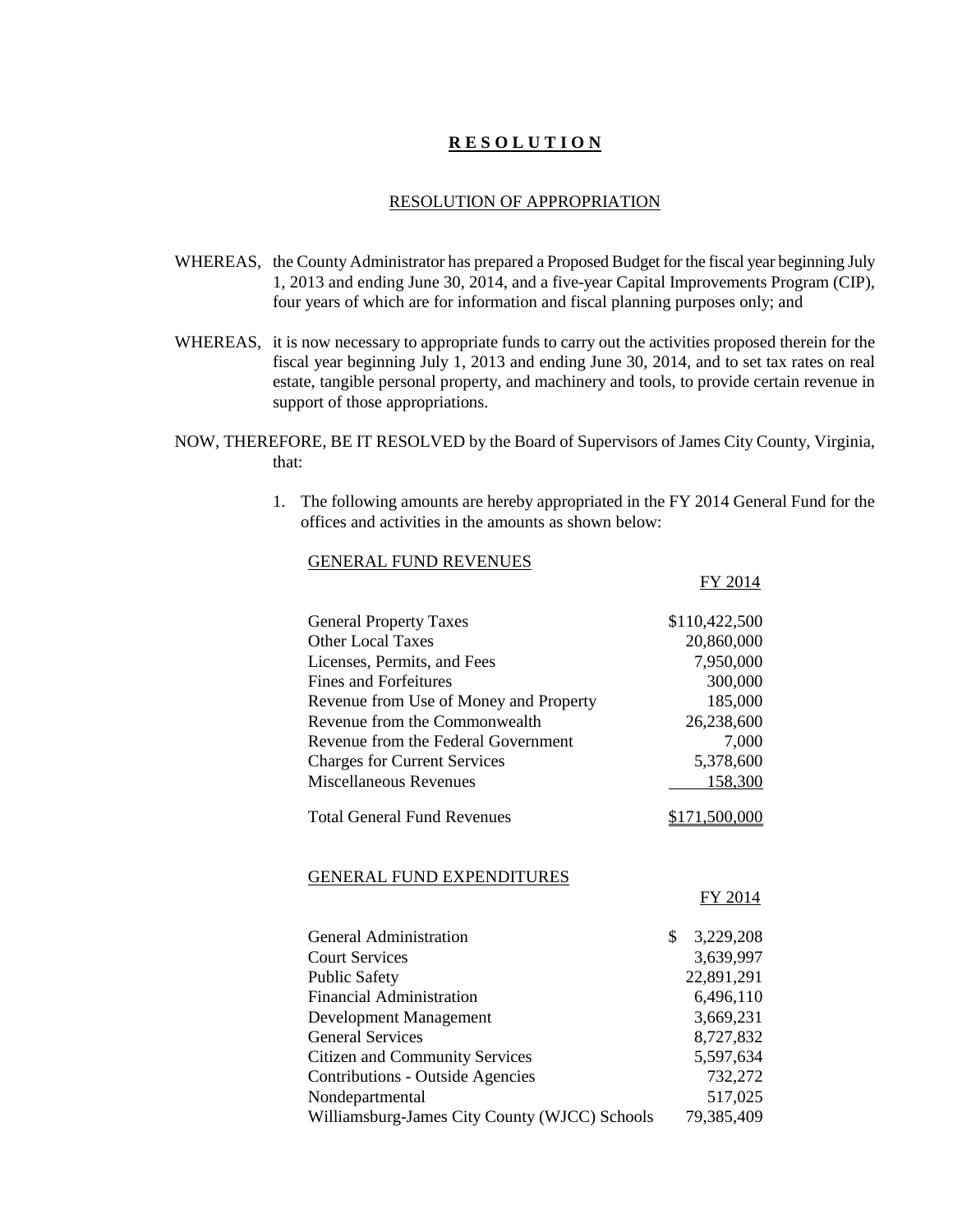| <b>Contribution - School Debt Service</b> | 18,000,000    |
|-------------------------------------------|---------------|
| Library and Arts Center                   | 4,321,006     |
| <b>Other Regional Entities</b>            | 3,651,835     |
| <b>Health Services</b>                    | 1,754,989     |
| <b>Contributions - Other Funds</b>        | 8,886,161     |
| <b>Total General Fund Expenditures</b>    | \$171,500,000 |

The appropriation for education includes \$79,385,409 as a local contribution to the WJCC Schools operations.

| Year End Fund Balance            | \$2,850,000 |
|----------------------------------|-------------|
| Contribution to Capital Projects | \$2,850,000 |

2. That the tax rates be set for the amounts shown below and revenues appropriated in the following classifications:

#### TAX RATES

| Real Estate on each \$100 assessed value                | \$0.77 |
|---------------------------------------------------------|--------|
| Tangible Personal Property on each \$100 assessed value | \$4.00 |
| Machinery and tools on each \$100 assessed value        | \$4.00 |

3. That the following amounts are hereby appropriated in other budgets in FY 2014 for the activities in the amounts as shown below:

#### CAPITAL PROJECTS BUDGET

#### Revenues:

| Transfer from the General Fund                  | \$2,302,000 |
|-------------------------------------------------|-------------|
| General Fund Year-End Balance                   | 2,850,000   |
| Sale of County Property                         | 600,000     |
| Proffers                                        | 160,000     |
| <b>State Wireless Funds</b>                     | 143,000     |
| Jamestown Marina Rental Income                  | 54,000      |
| <b>Total Capital Projects Fund Revenues</b>     | \$6,109,000 |
| Expenditures:                                   |             |
| <b>Administrative Services</b>                  | \$345,000   |
| <b>Public Safety</b>                            | 1,126,130   |
| Parks and Recreation                            | 1,041,000   |
| <b>General Services</b>                         | 1,538,000   |
| <b>Schools</b>                                  | 2,058,870   |
| <b>Total Capital Projects Fund Expenditures</b> | \$6,109,000 |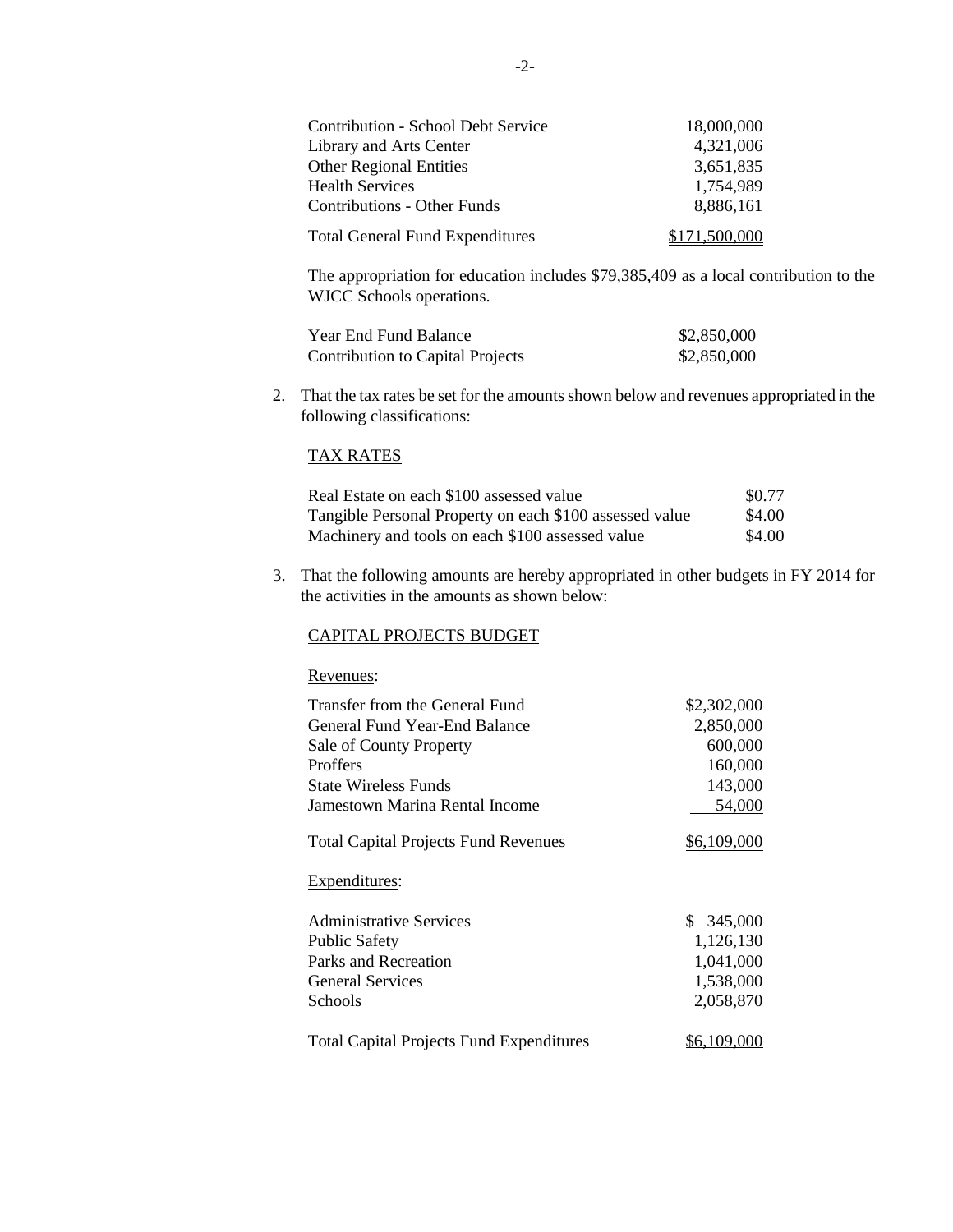#### DEBT SERVICE BUDGET

# Revenues:

| General Fund - Schools                                                           | \$18,000,000        |
|----------------------------------------------------------------------------------|---------------------|
| General Fund - Other                                                             | 2,500,000           |
| <b>Build America Bonds</b>                                                       | 218,018             |
| <b>Investment Income</b>                                                         | 20,000              |
| <b>Fund Balance</b>                                                              | 4,478,636           |
| <b>Total Debt Service Fund Revenues</b>                                          | \$25,216,654        |
| Expenditures:                                                                    |                     |
| <b>Total Debt Service Fund Disbursements</b>                                     | <u>\$25,216,654</u> |
| <u>VIRGINIA PUBLIC ASSISTANCE FUND</u>                                           |                     |
| Revenues:                                                                        |                     |
| From Federal/State                                                               | \$3,647,837         |
| General Fund                                                                     | 1,534,173           |
| Other                                                                            | 384,500             |
| Grant                                                                            | 22,756              |
| <b>Total Virginia Public Assistance</b><br><b>Fund Revenues and Fund Balance</b> | \$5,589,266         |
| Expenditures:                                                                    |                     |
| <b>Administration and Assistance</b>                                             | <u>\$5,589,266</u>  |
| <b>Total Virginia Public Assistance</b><br><b>Fund Expenditures</b>              | \$5,589,266         |
| <b>COMMUNITY DEVELOPMENT FUND</b>                                                |                     |
| Revenues:                                                                        |                     |
| General Fund                                                                     | \$<br>585,664       |
| <b>Grants</b>                                                                    | 1,516,118           |
| Other                                                                            | 218,118             |
| <b>Total Community Development</b>                                               |                     |
| <b>Fund Revenues and Fund Balance</b>                                            | <u>\$2,319,900</u>  |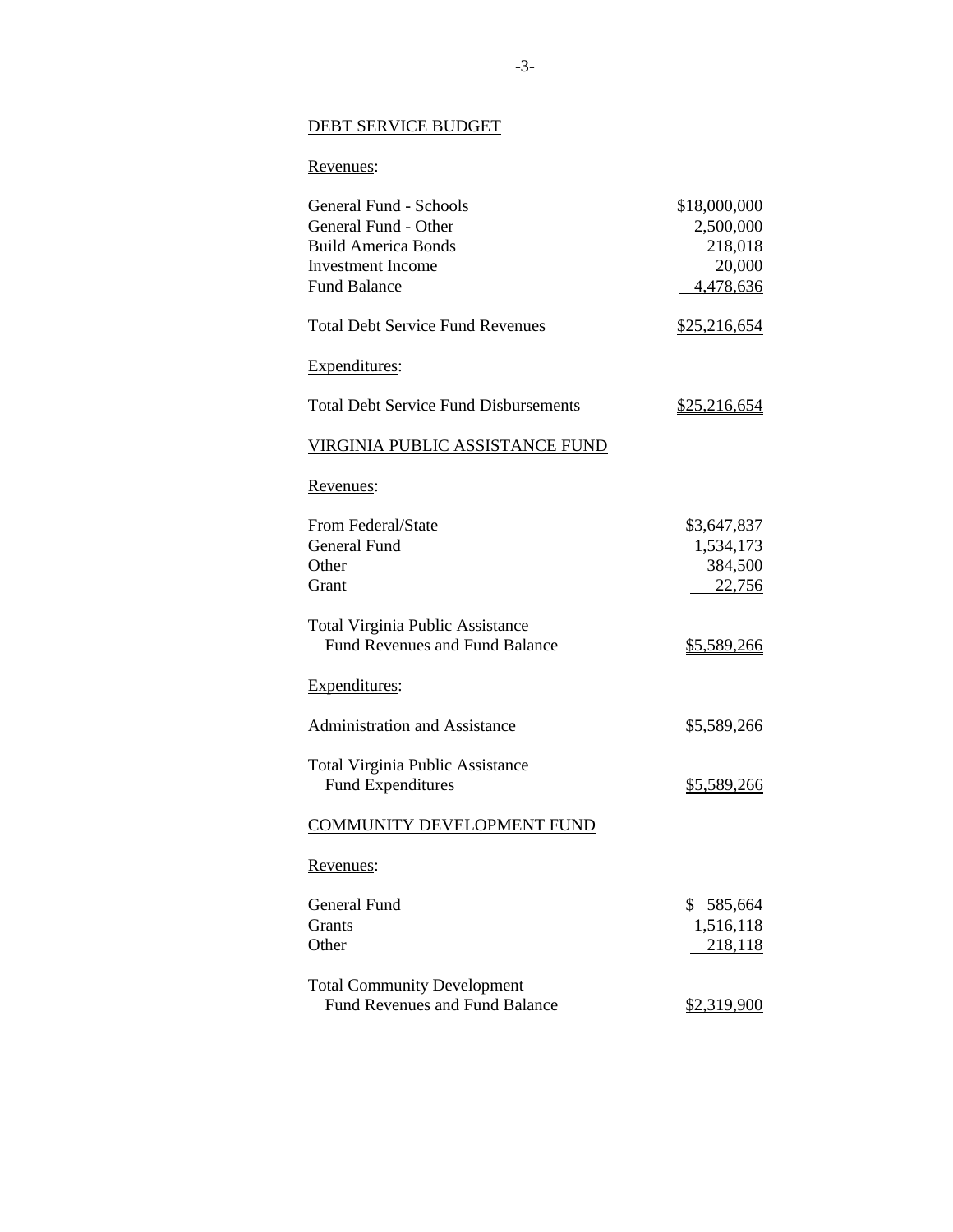| Expenditures:                                                                                                                                                                                                                                                                  |                                                                           |
|--------------------------------------------------------------------------------------------------------------------------------------------------------------------------------------------------------------------------------------------------------------------------------|---------------------------------------------------------------------------|
| <b>Administration and Programs</b>                                                                                                                                                                                                                                             | \$2,319,900                                                               |
| <b>Total Community Development Fund</b><br>Expenditures                                                                                                                                                                                                                        | \$2,319,900                                                               |
| COLONIAL COMMUNITY CORRECTIONS FUND                                                                                                                                                                                                                                            |                                                                           |
| Revenues:                                                                                                                                                                                                                                                                      |                                                                           |
| From Federal/State<br><b>General Fund</b><br><b>Supervision Fees</b><br>Grants<br>Other                                                                                                                                                                                        | \$<br>754,411<br>42,898<br>59,839<br>132,229<br>76,262                    |
| <b>Total Colonial Community Corrections</b><br><b>Fund Revenues</b>                                                                                                                                                                                                            | \$1,065,639                                                               |
| Expenditures:                                                                                                                                                                                                                                                                  |                                                                           |
| <b>Administration and Programs</b>                                                                                                                                                                                                                                             | \$1,065,639                                                               |
| <b>Total Colonial Community Corrections Fund</b><br>Expenditures                                                                                                                                                                                                               | \$1,065,639                                                               |
| <b>SPECIAL PROJECTS/GRANTS FUND</b>                                                                                                                                                                                                                                            |                                                                           |
| Revenues:                                                                                                                                                                                                                                                                      |                                                                           |
| Comprehensive Services Act (CSA)<br><b>CSA Local Match - General Fund</b><br><b>CSA School Share</b><br><b>Emergency Management Planning Grant</b><br>Virginia Fire Programs Funds<br><b>Emergency Medical Services Four-for-Life Program</b><br>General Fund Non Departmental | \$319,300<br>367,426<br>112,000<br>34,692<br>179,130<br>59,000<br>255,000 |
| <b>Total Special Projects/Grants Fund Revenues</b>                                                                                                                                                                                                                             | \$1,326,548                                                               |
| Expenditures:                                                                                                                                                                                                                                                                  |                                                                           |
| Comprehensive Services Act<br><b>Emergency Management Planning Grant</b><br>Virginia Fire Programs Funds<br>Emergency Medical Services Four-for-Life Program<br><b>VDOT Revenue Sharing Match:</b><br>Williamsburg West Subdivision Street                                     | \$798,726<br>34,692<br>179,130<br>59,000                                  |
| Reconstruction                                                                                                                                                                                                                                                                 | 200,000                                                                   |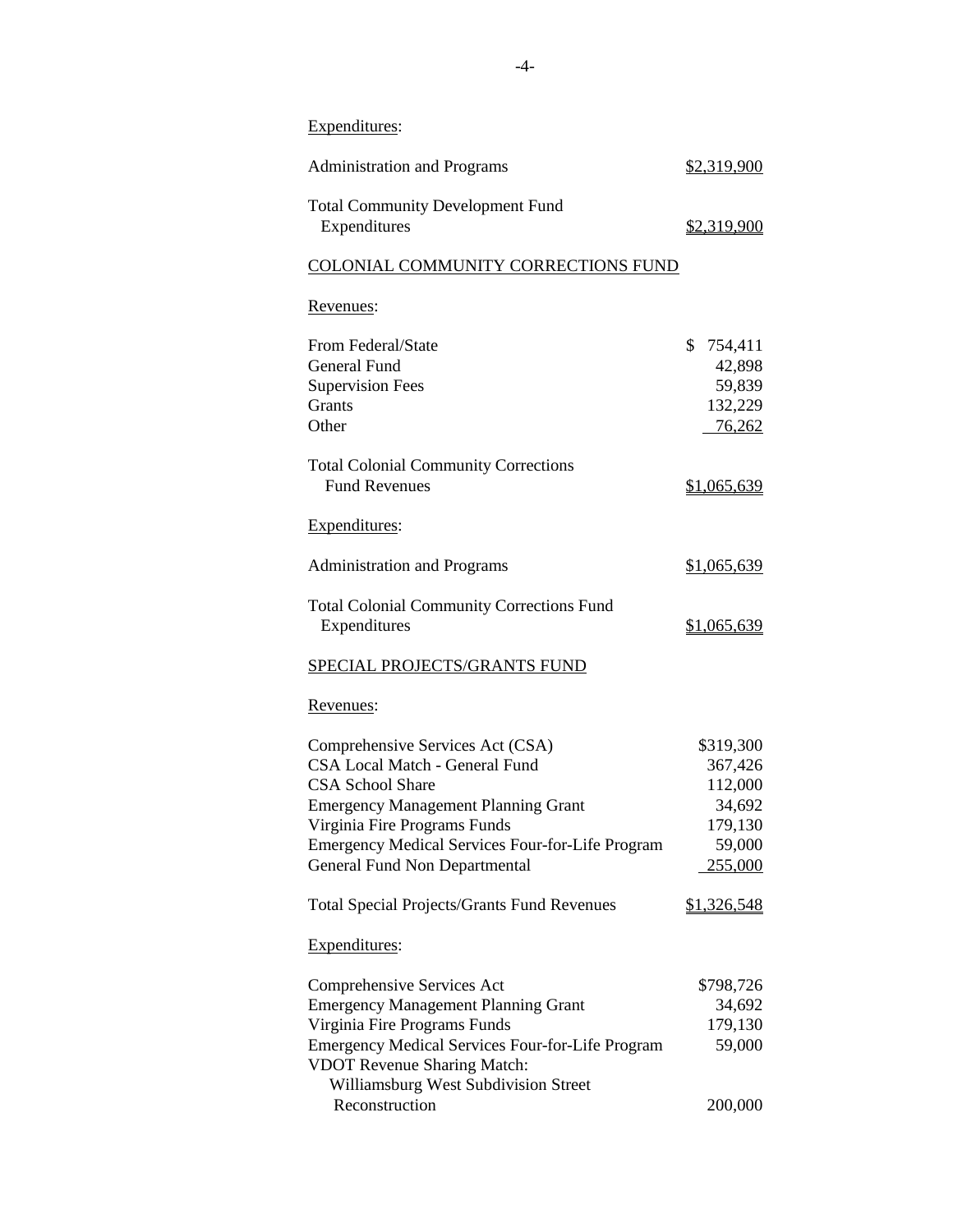| <b>7-Eleven Entrance Channelization Island</b><br><b>Bike/Pedestrian Capital Trail Access</b> | 30,000<br>25,000           |
|-----------------------------------------------------------------------------------------------|----------------------------|
| <b>Total Special Projects/Grants Fund Expenditures</b>                                        | <u>\$1,326,548</u>         |
| TOURISM INVESTMENT FUND                                                                       |                            |
| Revenues:                                                                                     |                            |
| Additional \$2 Per Night Room Tax<br>General Fund – from Room Tax Revenues                    | 750,000<br>\$<br>1,299,000 |
| <b>Total Tourism Investment Fund Revenues</b>                                                 | \$2,049,000                |
| Expenditures:                                                                                 |                            |
| <b>Tourism Activities</b>                                                                     | \$2,049,000                |
| <b>Total Tourism Investment Fund Expenditures</b>                                             | \$2,049,000                |

- 4. The proceeds from the FY 2013 lease financing for school projects may be transferred among project budgets within the School Capital Budget as long as the spending specifically targets replacement HVAC or roofs or refurbishment projects at the three schools (Lafayette, Toano, James River) identified in the lease financing.
- 5. The County Administrator be authorized to transfer funds and personnel from time to time within and between the offices and activities delineated in this resolution, as he may deem in the best interest of the County in order to carry out the work of the County as approved by the Board of Supervisors during the coming fiscal year.
- 6. The County Administrator be authorized to transfer up to \$10,000 per occurrence from the contingency balance to one or more appropriation categories. No more than one transfer may be made for the same item causing the need for a transfer, unless the total amount to be transferred for the item does not exceed \$10,000. Total transfers for the year are not to exceed \$100,000.
- 7. The County Administrator be authorized to increase appropriations for non-budgeted revenue that may occur during the fiscal year as follows:
	- a) Insurance recoveries received for damage to any county property, including vehicles, for which County funds have been expended to make repairs; and
	- b) Refunds or reimbursements made to the County for which the County has expended funds directly related to that refund or reimbursement.
- 8. The County Administrator be authorized to administer the County's Personnel Policy and Pay Plan as previously adopted by the Board of Supervisors.
- 9. The County Administrator be authorized to transfer funds to and from the Personnel Contingency account and divisional personnel line items in order to capture turnover savings at a divisional level.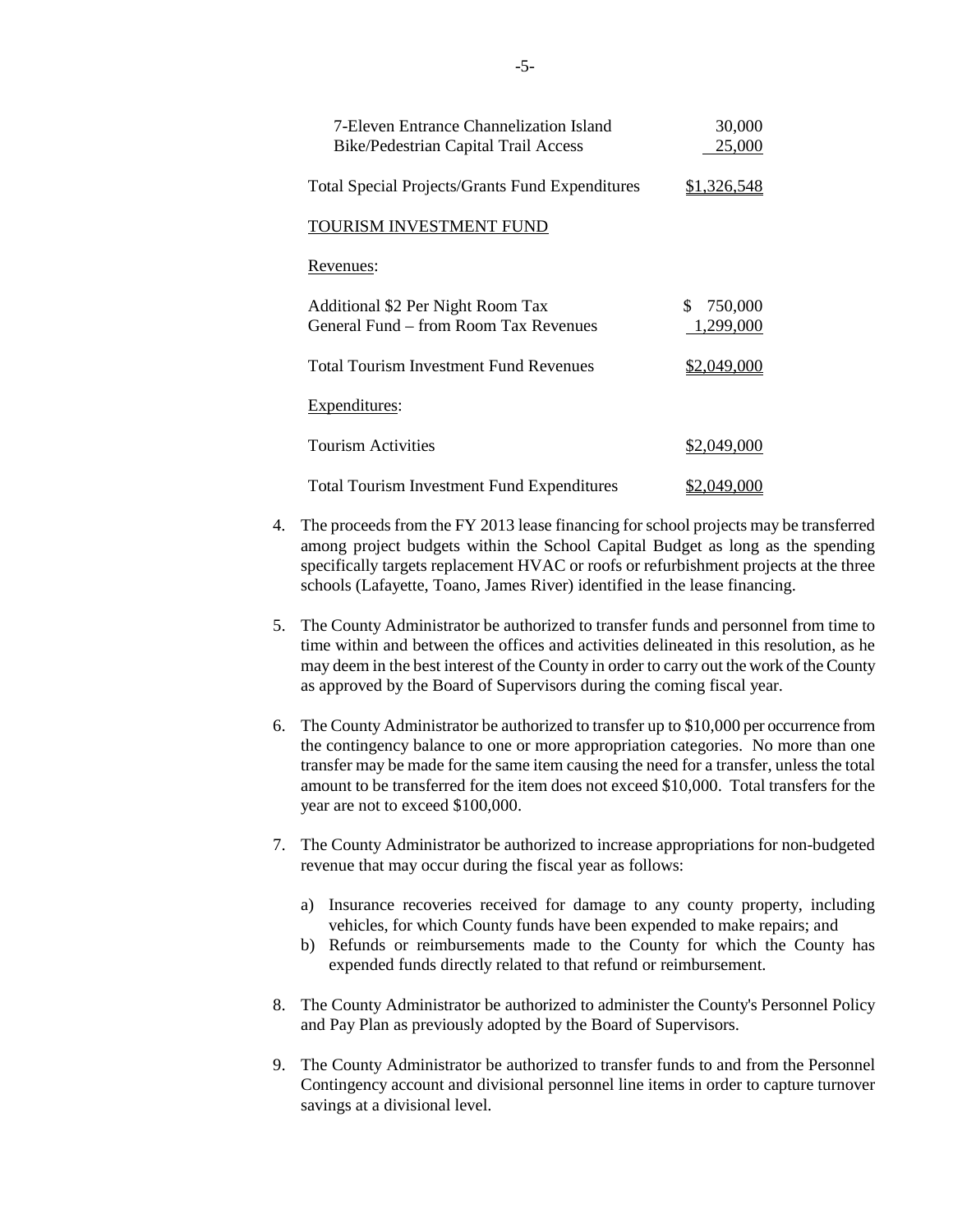- 10. All outstanding encumbrances in all County funds at June 30, 2013, shall be an amendment to the FY 2014 budget, and appropriated to the FY 2014 budget to the same department and account for which they were encumbered in the previous year.
- 11. The County Administrator be authorized to make expenditures from the Donation Trust Fund for the specified reasons for which the fund was established. In no case shall the expenditure exceed the available balance in the fund as verified by the Treasurer.

|                    | John J. McGlennon<br>Chairman, Board of Supervisors |     |  |             |
|--------------------|-----------------------------------------------------|-----|--|-------------|
| ATTEST:            |                                                     | AYE |  | NAY ABSTAIN |
|                    | <b>MCGLENNON</b>                                    |     |  |             |
|                    | <b>JONES</b><br><b>KENNEDY</b>                      |     |  |             |
| Robert C. Middaugh | <b>ICENHOUR</b>                                     |     |  |             |
| Clerk to the Board | <b>BRADSHAW</b>                                     |     |  |             |

Adopted by the Board of Supervisors of James City County, Virginia, this 23rd day of April, 2013.

ApproRes-FY14Bud\_res